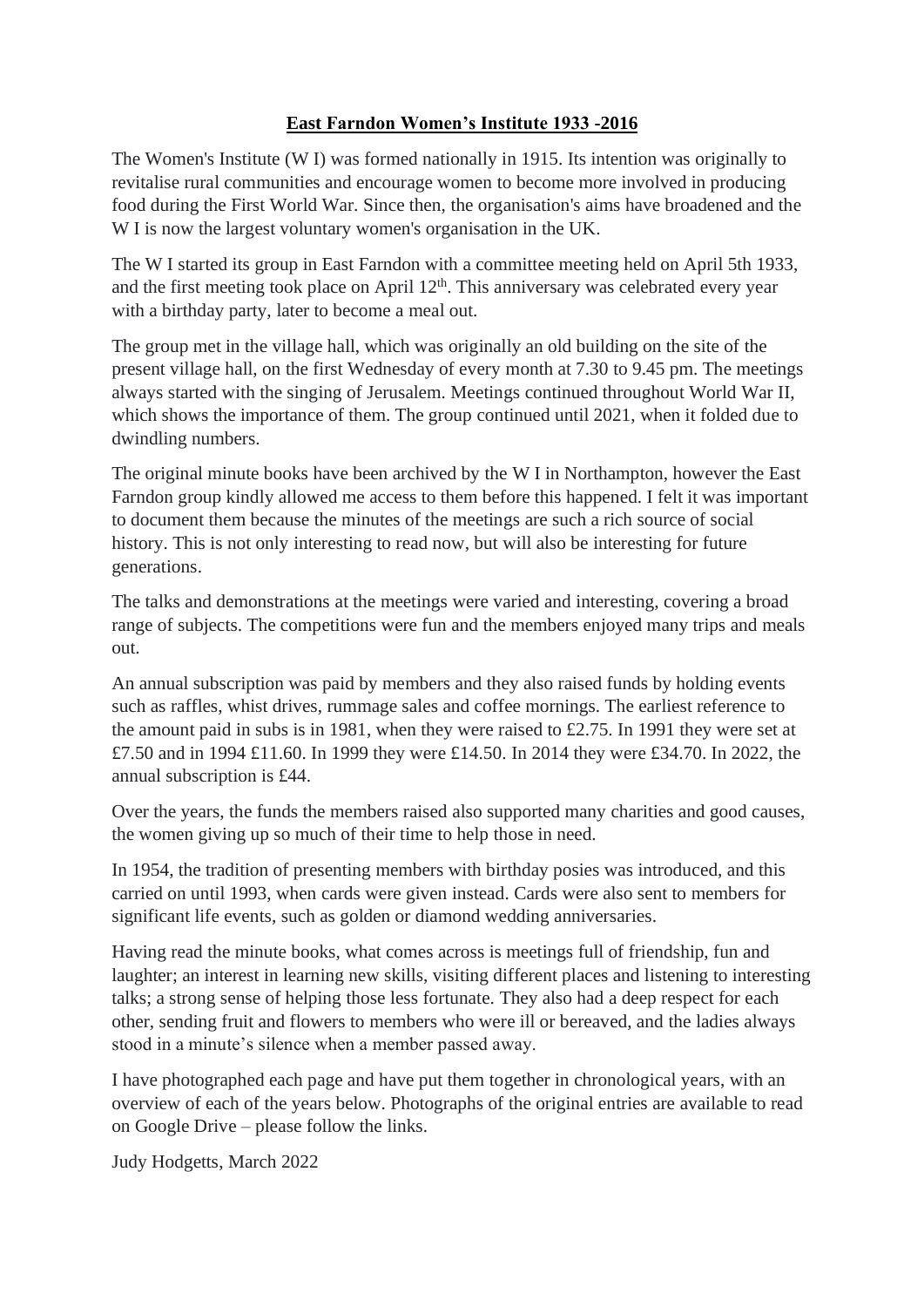# **East Farndon Women's Institute Minute Book Entries 1933 -1935**

36 women joined as members at the first meeting in April 1933 and by 1934 this number had risen to 44. At the initial meeting it was decided to hold a whist drive to raise funds.

Interesting talks over these years included slipper making, basket making, cake icing and First Aid. Competitions included a sweet competition, a roses and vegetable competition and a bulb competition, with all the bulbs being deep blue.

The group supported lots of good causes: the potatoes grown for the Kettering Show were given to the Cottage Hospital, the members helped the unemployed by making clothes in any way they could, they held rummage sales to help the Girl Guides and the Drama class, they held socials to support the School and Nursing Fund, a dance to raise funds for the Cottage Hospital and a whist drive in aid of the District Nursing Fund and school playground, which raised £2. 6 shillings.

The 1st birthday party was help in April 1934 and included sketches, games, dancing and refreshments. A cake was shared and the meeting was closed with the singing of the National Anthem.

In June 1935 the monthly meeting was held at The Orchards, Main Street by kind permission of Mrs Cox, and 37 members attended. Mrs Cox was married to Freddie Cox, who was the managing director of R & W H Symington, the corset factory in Market Harborough. Meetings continued at The Orchards in June for many years, held in the garden, weather permitting.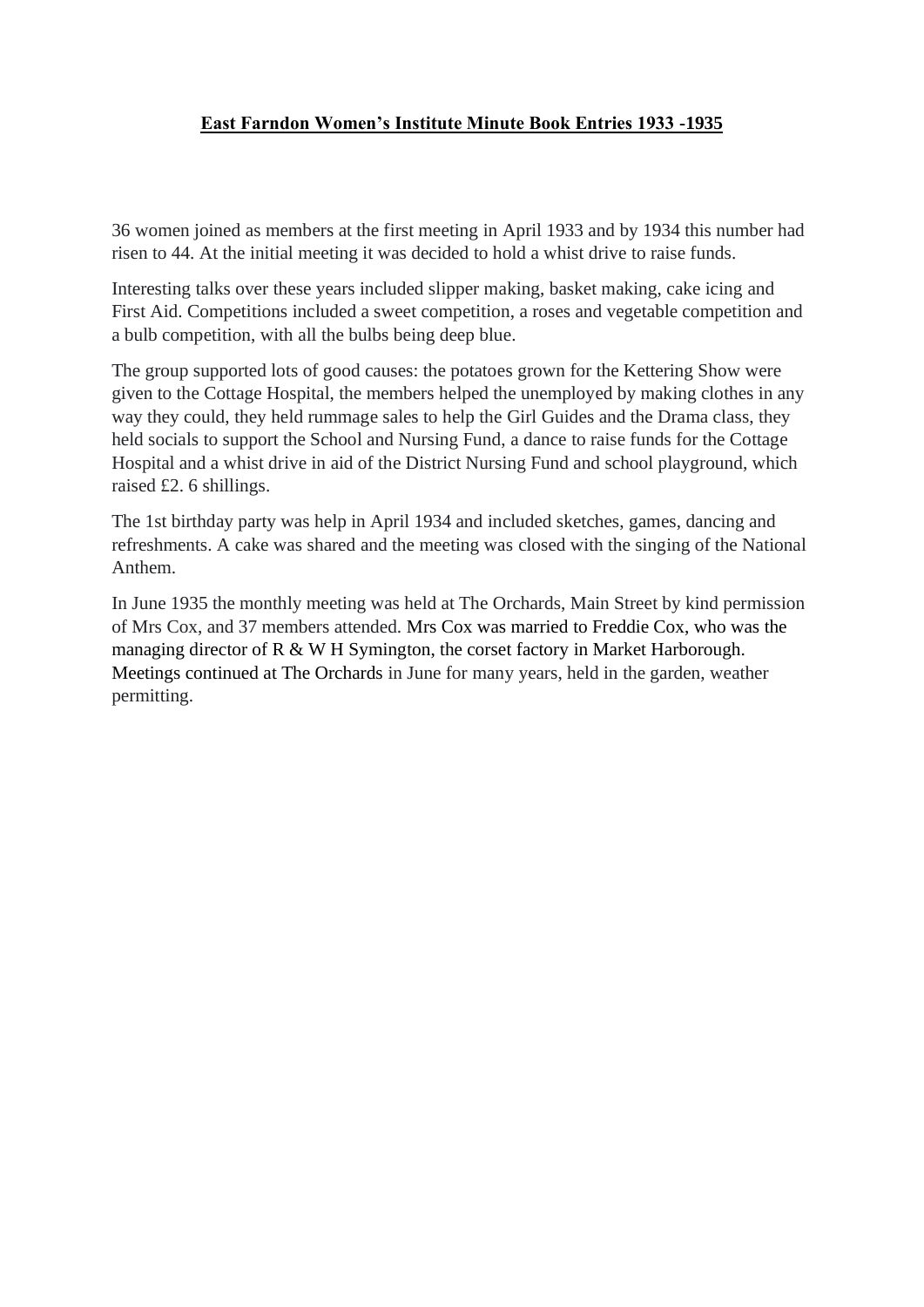## **East Farndon Women's Institute Minute Book Entries 1936 – 1939**

These entries include details about the planting of the beech tree at the top of the village, which was to commemorate the coronation of King George V1 and Queen Elizabeth (see separate article on the village website). As the tree was planted, Reverend Merriman said he hoped the children would be as loyal to George V1 as older people had been to his father George V, and most W I members put in a spadeful of soil.

The number of members attending each meeting ranged from 17 to 45.

Demonstrations included care of the feet, folk dancing and a talk by Cadbury's. Outings included one to Bournville and to East Langton Grange, where the members were entertained by Captain and Mrs Hignett (W I President). They played clock golf and croquet, were entertained by the Hignett's children and had tea in the Rose Garden.

In 1936 it was proposed that membership was open to women from age 14.

A whist drive was held for repairs to the school playground, and this raised £3 8s 6d

The members also knitted squares and made articles of children's clothing for the Personal Service League (created to help the needy and unemployed).

The entries also include the start of World War II in September 1939, and at this point meetings were switched to afternoons, 2.30 to 4.30. In December 1939 it was decided to knit garments to send to the men from the village who were away fighting. The secretary of the village hall was asked if the room could be used by the refuges and discussions were held on how the W I could entertain them. In the entry dated Dec  $6<sup>th</sup>$  1939, a whist drive was proposed to raise funds for the W I, but under moonlight as the village hall had no blackout curtains.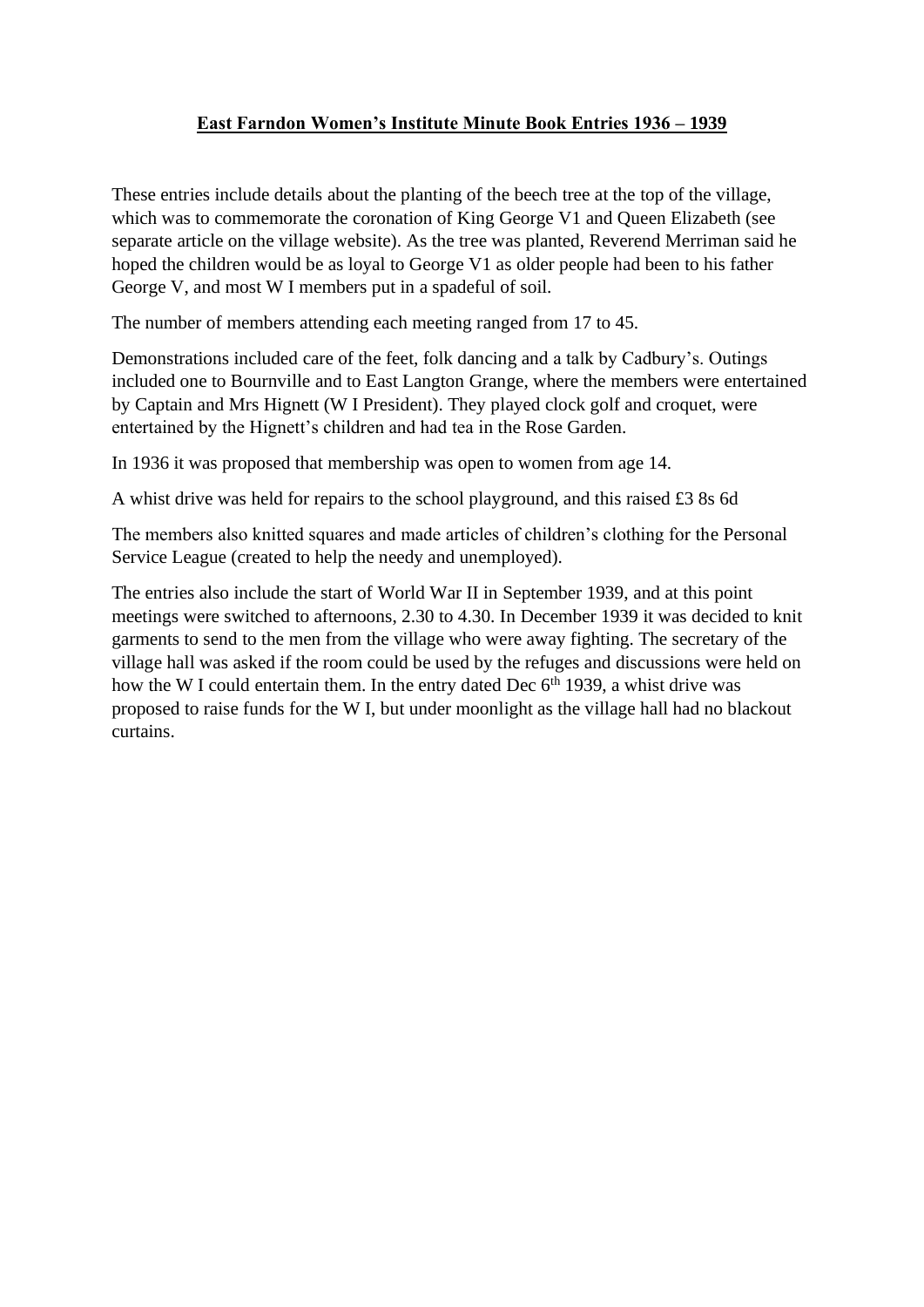## **East Farndon Women's Institute Minute Book Entries 1940 – 1945**

These minute books were kept during the entirety of World War II, and it's interesting to see that the Women's Institute continued to meet through all the adversity. The number of members attending meetings ranged from 6 to 21.

Throughout the war, the monthly meetings continued in the usual way, with demonstrations on war time cookery and recipes, and a film show by Cadbury's among many events. They continued with the potato growing competitions (the potatoes were then donated to the Cottage Hospital) and they held a produce show in the village hall. The W I birthday party was still celebrated each April with sketches, games, competitions and refreshments.

East Farndon W I continued to raise funds for needy causes in what must have been very difficult times. The members knitted 38 pairs of socks, which were sent to the Merchant Navy; they collected silver paper and aluminium, which was sent off; they held whist drives and a door-to-door collection for the Soldier Comfort Fund; they continued to send knitted goods and money to the men from the village who were serving; they bought cigarettes for members of the Home Guard as Christmas gifts.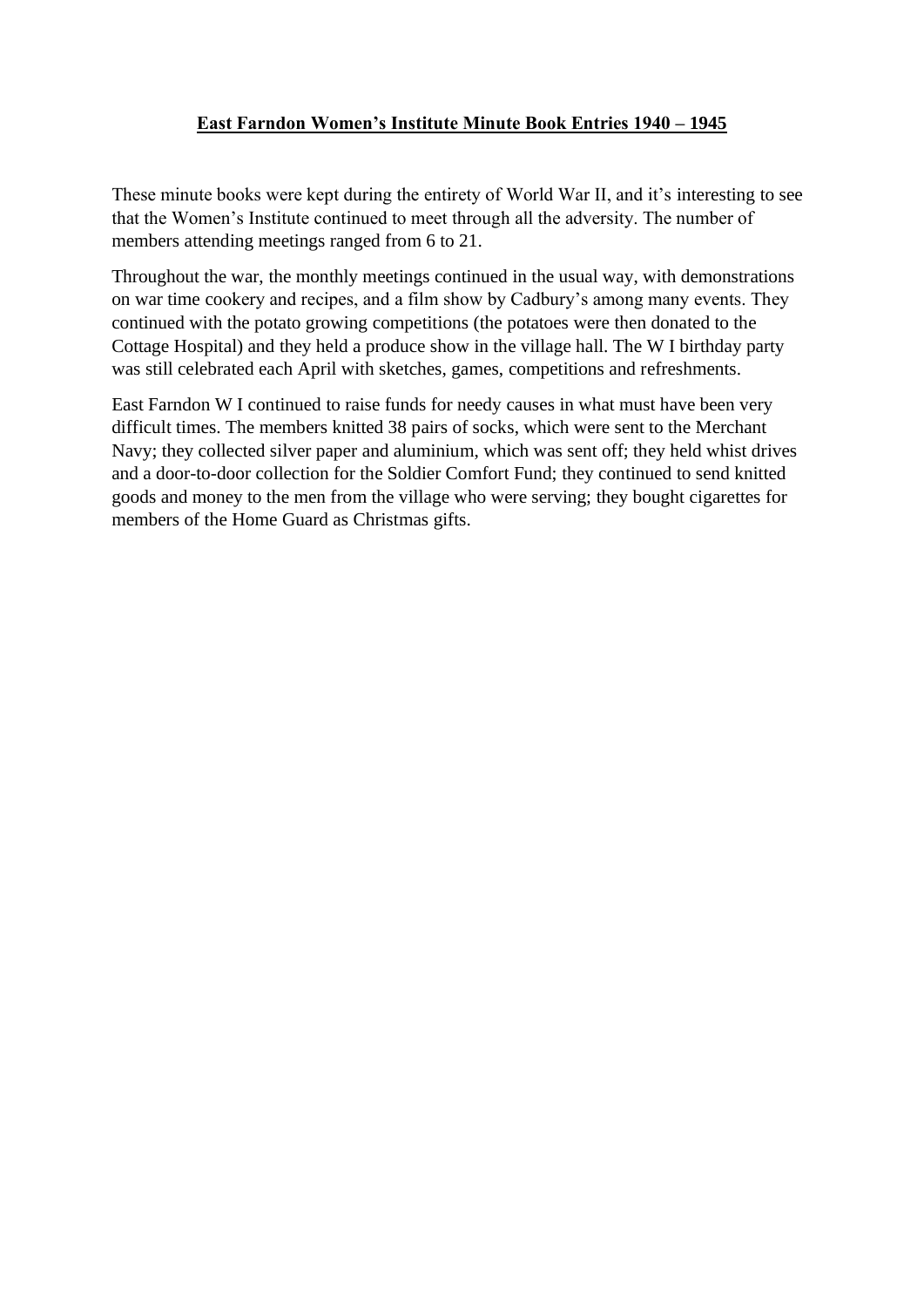## **East Farndon Women's Institute Minute Book Entries 1946 – 1949**

Throughout these years the members continued to raise money for many good causes through raffles, whist drives and rummage sales. A concert in 1946 raised £15 10s 0d for Northamptonshire Blind.

The number of members attending meetings ranged from 11 to 27.

Each year the June meeting was held at The Orchards at the invitation of Mrs Cox.

An annual produce show was held each year, with the money raised from the sale of the fruit and vegetables going to good causes.

In 1946 £10 was given to village members of the Forces as a Christmas gift.

The birthday party was held each April, with sketches, games and refreshments and the money raised continued to be donated to the Rosemary Guild.

Demonstrations included glove making and rug making among many others and competitions included articles in a match box, best potato dish and plain scones.

Gifts of flowers, plants or baskets of fruit were sent to members who were unwell.

In July 1948 East Farndon W I gave 5 shillings to the National W I, who asked for this donation towards a gift for Princess Elizabeth. Presumably this was for a present for her forthcoming baby as Prince Charles was born in November 1948.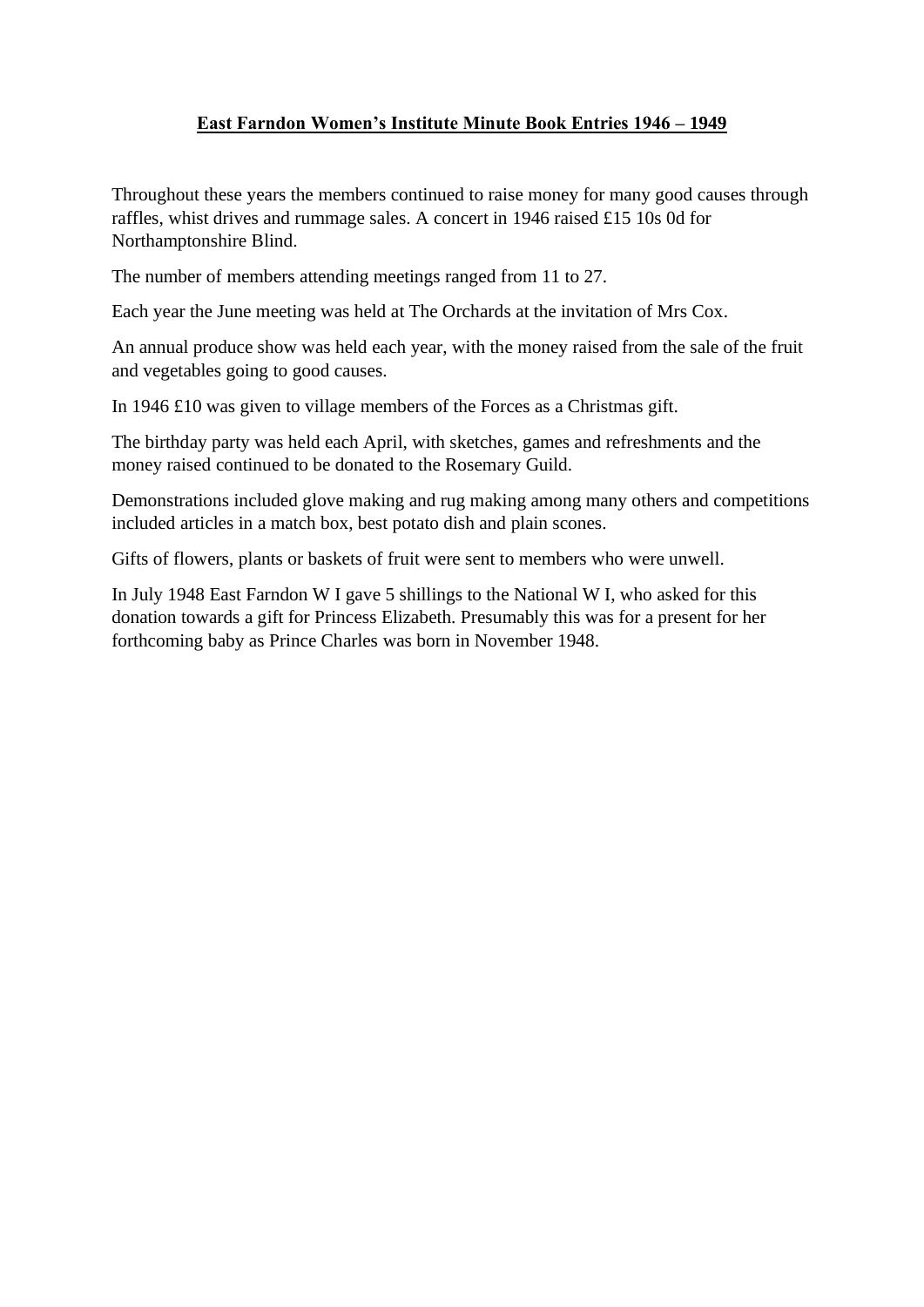## **East Farndon Women's Institute Minute Book Entries 1950 – 1953**

Throughout these years, the number of members attending meetings ranged from 20 to 38. The W I members continued to raise money through raffles, whist drives and rummage sales for good causes including Denman College (W I Headquarters), Northamptonshire Blind, Dr Bernardo's and Cancer Campaign.

Talks included care of the hair, First Aid and there was a film show by British Railways. There was also a talk on Bermuda and Jamaica given by Lady Northampton and there was a talk on the ceremony of the Coronation given in May 1953.

Demonstrations included wool rugs, making lampshades and patchwork. Outings for members included a trip to Bourneville, the Handicrafts Show and the Royal Tournament. Competitions included best posy and best flower button hole.

As in previous years, the June meetings were held at The Orchards, East Farndon by invitation from Mrs Cox.

Members organised the annual Flower Show in the village hall and also the annual Produce Show, which had become the Produce and Needlework Show.

On Wednesday 13th February 1952 the members stood in a minute's silence in memory of the late King George VI.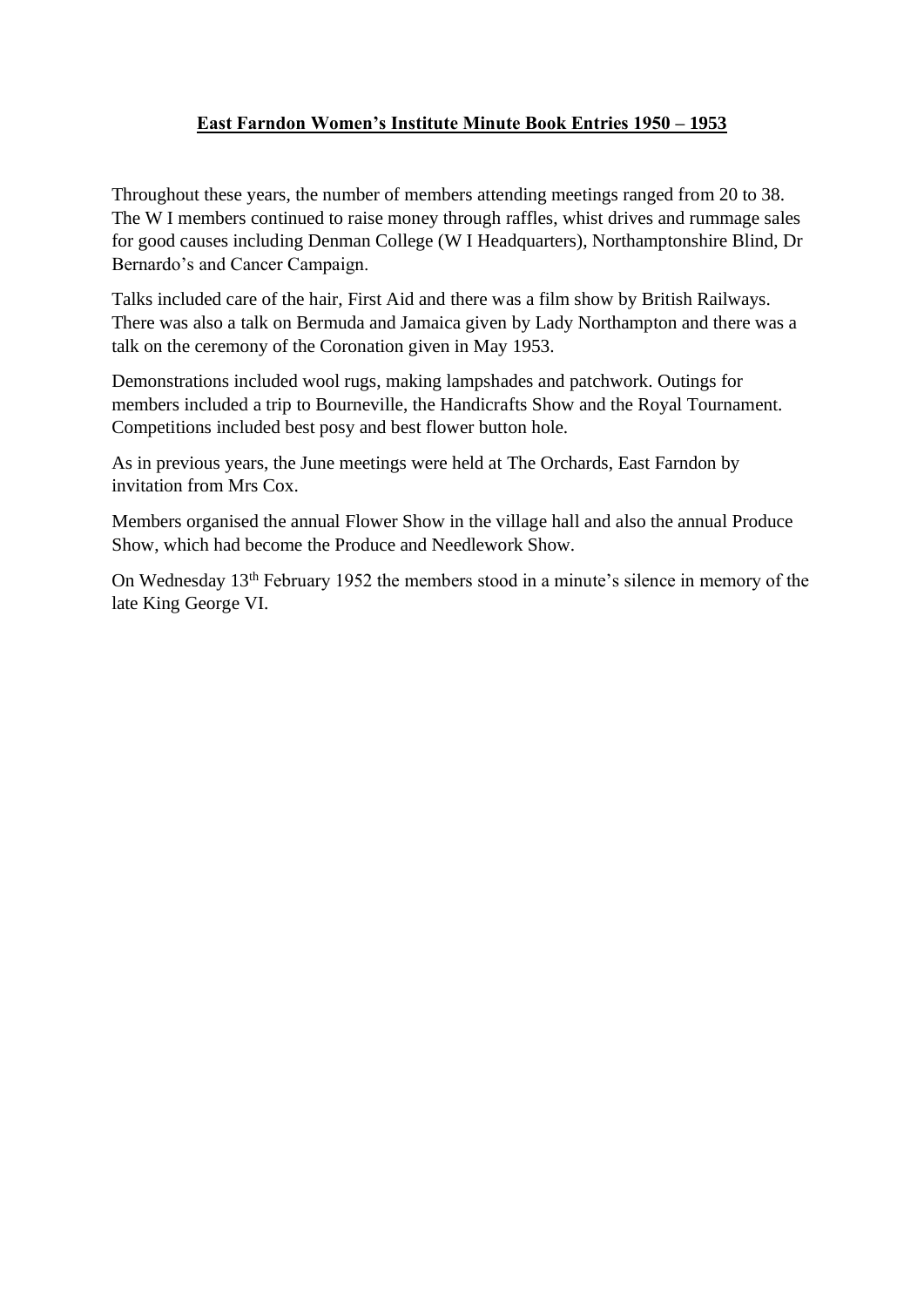# **East Farndon Women's Institute Minute Book Entries 1954- 1955**

During these years the members of the W I continued to hold raffles, whist drives and rummage sales to finance the group and also to raise money for good causes such as Cancer Campaign, St Dunstan's and Northamptonshire Blind.

The number of members attending each meeting ranged from 23 to 41.

Film shows at the meetings included one of the Coronation and a cookery film from Be-Ro.

Talks and demonstrations included palmistry, basket making, loose covers, sweet making, make-up and miniature rock gardens.

Competitions included something new out of something old and six best scones.

The annual birthday parties in April continued to be huge, well-attended events, with a cake and entertainment. Raffle prizes included two and a half pounds of butter.

The Produce and Needlework shows continued in August. In 1954 there were 177 entries, with 162 in 1955.

Christmas parties for the village children were organised each year, with games, refreshments, a present from underneath the Christmas tree and a packet of sweets.

A trip to the pantomime at Coventry Hippodrome was arranged for January 1956.

Birthday posies were introduced in 1954 and baskets of fruit continued to be sent to members who were unwell.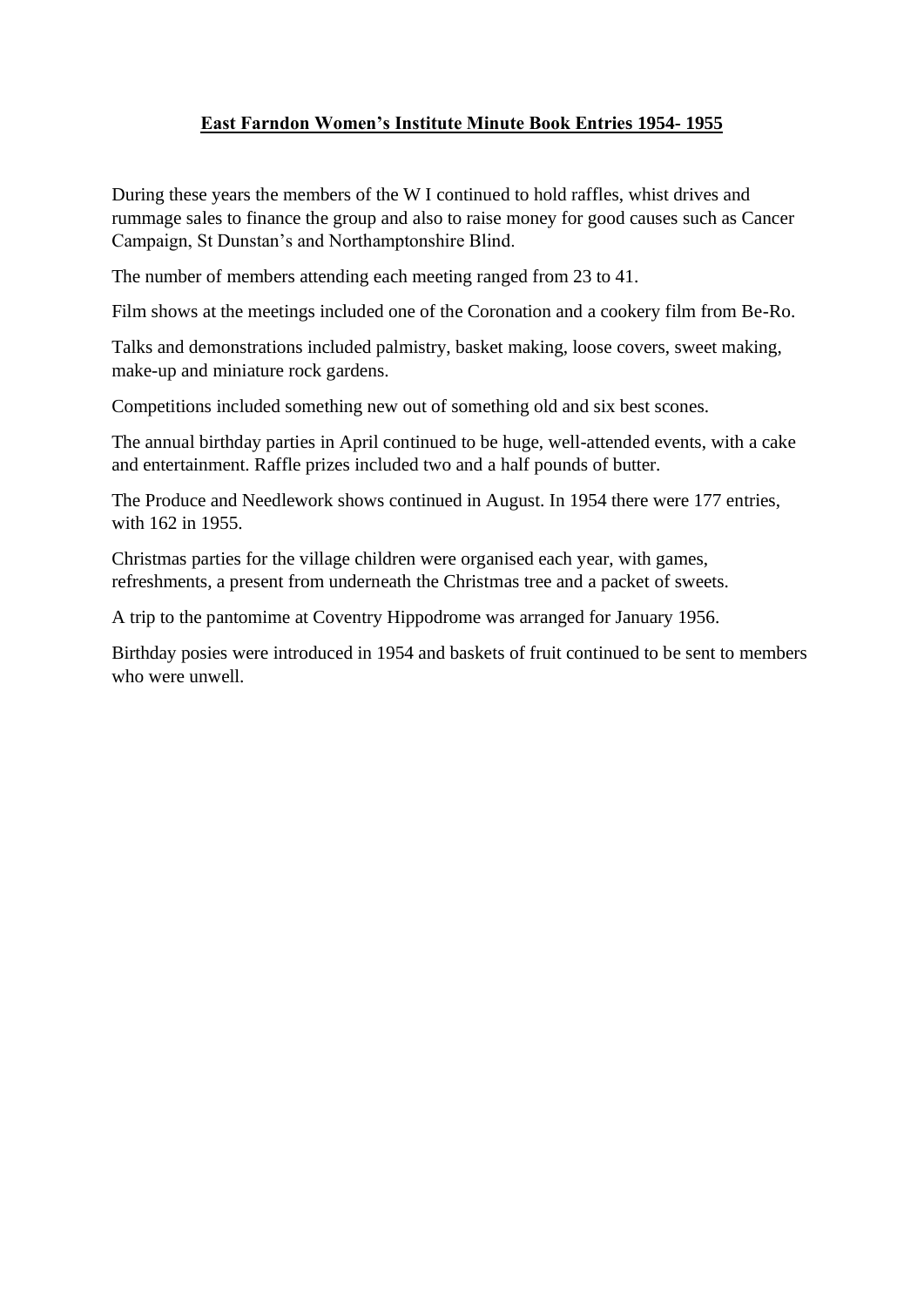## **East Farndon Women's Institute Minute Book Entries 1956 -1957**

The number of members attending each meeting ranged from 24 to 42.

Demonstrations in these years included dressmaking, savoury snacks and decorating Christmas cakes. Talks included 'children's toys through the ages' and film shows included one on America.

The group continued to have strong connections with local groups, particularly Marston Trussell and Clipston. They also had a link with a group in Australia, who in 1957 sent them three letters and a cookery book.

They also continued to hold whist drives and rummage sales to raise funds for the W I and also for good causes.

The Produce and Handicraft Show was held in August each year. In 1956 there were 264 entries, with 273 in 1957. It was decided to give an engraved cup to the overall winner.

The W I birthday party was still celebrated each April, with sketches, games, refreshments and a cake. The ladies also continued to organise a Christmas party in the village hall for the village children, with games, refreshments, a present and a packet of sweets.

The trips to see the pantomime at Coventry Hippodrome also continued.

In 1957, evening classes to learn dressmaking were set up for members.

Also in 1957, the Church Roof Committee asked to borrow the W I's gramophone, and it was agreed that they could, at a charge of 1 shilling per hour!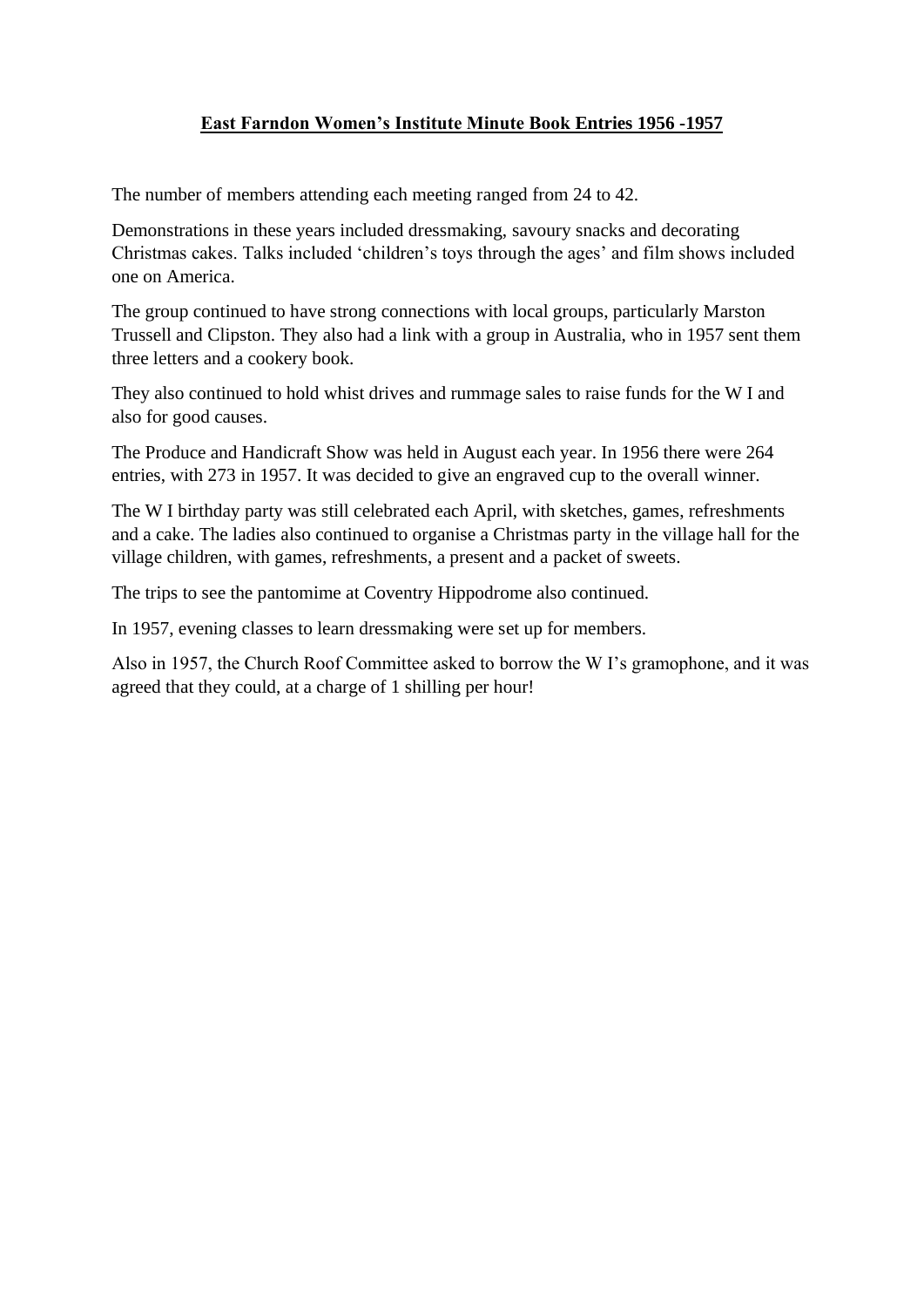## **East Farndon Women's Institute Minute Book Entries 1958 – 1959**

The number of members attending each meeting ranged from 22 to 40.

The group continued to maintain strong links with other groups, particularly Marston Trussell, Clipston, Kelmarsh and their link in Australia.

Trips during these years included the pantomime in Coventry and Cadbury's. Demonstrations included Easter cookery, sweet making, floral art and home decorating. Film shows included one from the Cotton Board, one from Singer Sewing Machines and a travel film given by British Railways. Competitions included 'ourselves when young', best decorated Easter egg and home-grown potatoes. Talks included one on protective measures to adopt in the event of nuclear warfare.

The ladies continued to hold raffles, whist drives and rummage sales to raise funds for the group and good causes, which included Cancer Campaign and St Dunstan's Blind.

The Produce and Handicraft Show was held each year, with 240 exhibits in 1958 and 281 in 1959 (a record).

In April 1958, the  $25<sup>th</sup>$  anniversary party was held in the village hall. Nearly 100 members plus guests sat down to a "beautifully prepared meal". Dancing, games, a film show and a sketch by the Baptist Ladies Meeting followed.

The first Handicraft and Cookery Show was held in East Farndon in May 1958.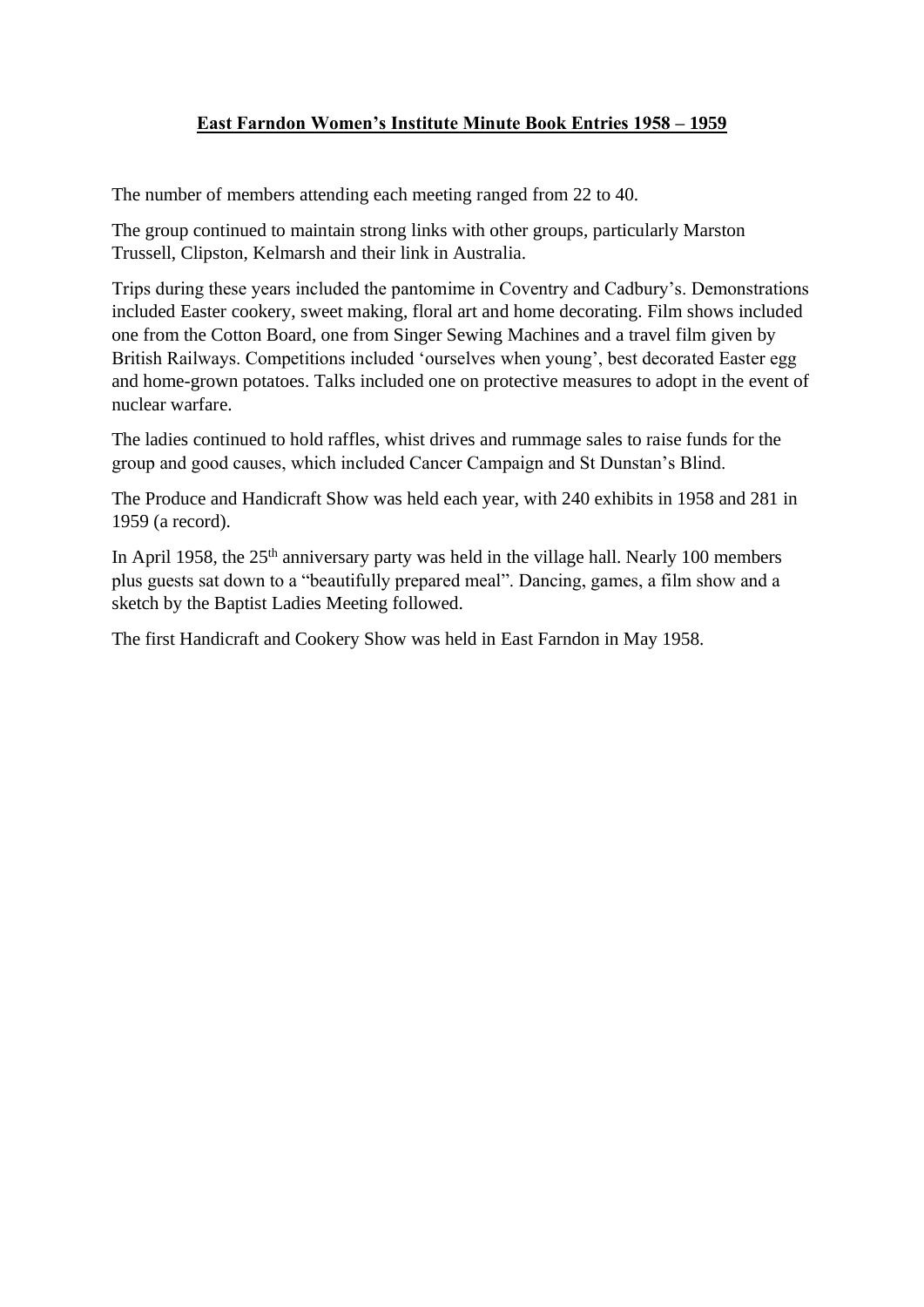# **East Farndon Women's Institute Minute Book Entries 1960 -1961**

The number of members attending each meeting ranged from 18 (the lowest attendance for many years due to an epidemic of colds in the village) to 36.

Film shows during these years included carpet weaving and the care of carpets, Ceylon and the forests of Africa. Demonstrations included cookery, a dress show with models and Old English and American folk songs. Talks included 'your meat and how to choose it', cacti and herbaceous borders.

Competitions included best dressed clothes peg, best holiday snapshot, autumn fruits and leaves and best covered coat hanger. The potato competition was won by Mrs Piggin, who grew 10.5 pounds from one potato!

The members continued to hold whist drives and rummage sales to support the group and good causes, including Cancer Fund, St Dunstan's and the World Refugee Fund. Members were reminded to keep saving bottle tops for Dogs for the Blind.

The annual birthday parties were celebrated each April with cake, refreshments, dancing and games. The annual Christmas parties for the village children were also held in the village hall.

The Produce and Handicraft Shows were held each August, with 324 entries in 1960 and 275 in 1961.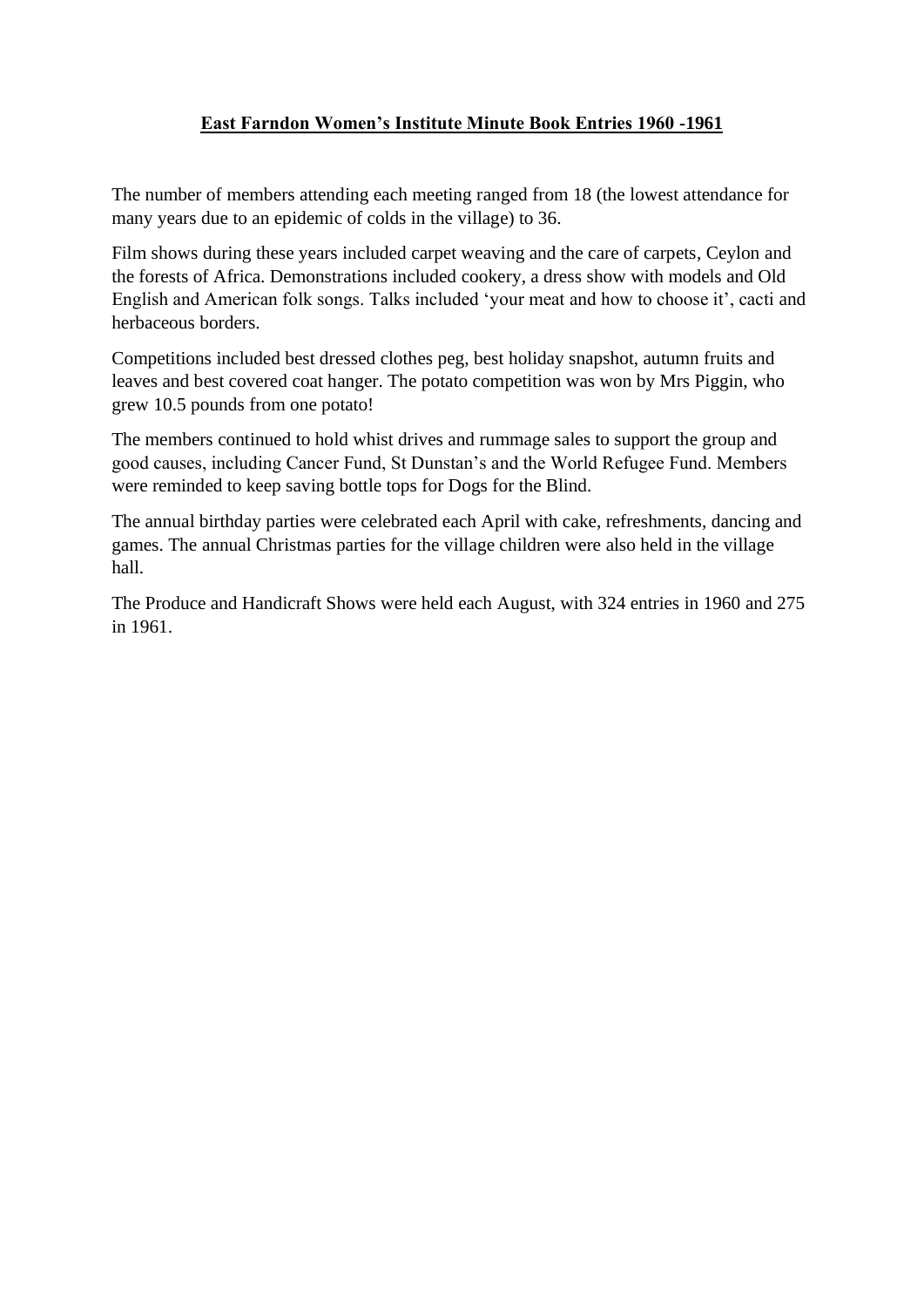## **East Farndon Women's Institute Minute Book Entries 1962 - 1963**

The number of members attending each meeting ranged from 31 to 50.

Talks during these years included: ideas for Christmas presents, a representative from Boots talking about make-up, making lampshades, washing machines and making feather hats. Demonstrations included cookery, Dorset feather stitching and cake icing and sandwiches by a representative from Stork Margarine. Film shows included one from British Railways about Scotland and the Isle of Man.

Competitions included: best knitted square, best bowl of bulbs, best hand-made lampshade, best machine-made apron and best pair of ankles!

The annual birthday parties were held each April, with the usual cake, refreshments, games, dancing and sketches. Christmas parties for the village children were also organised.

The Produce and Handicraft Show in August had 330 entries in 1960 and 342 in 1961.

Funds for the group and for good causes continued to be raised by whist drives and bring and buy sales.

There were also the annual trips to Coventry Theatre.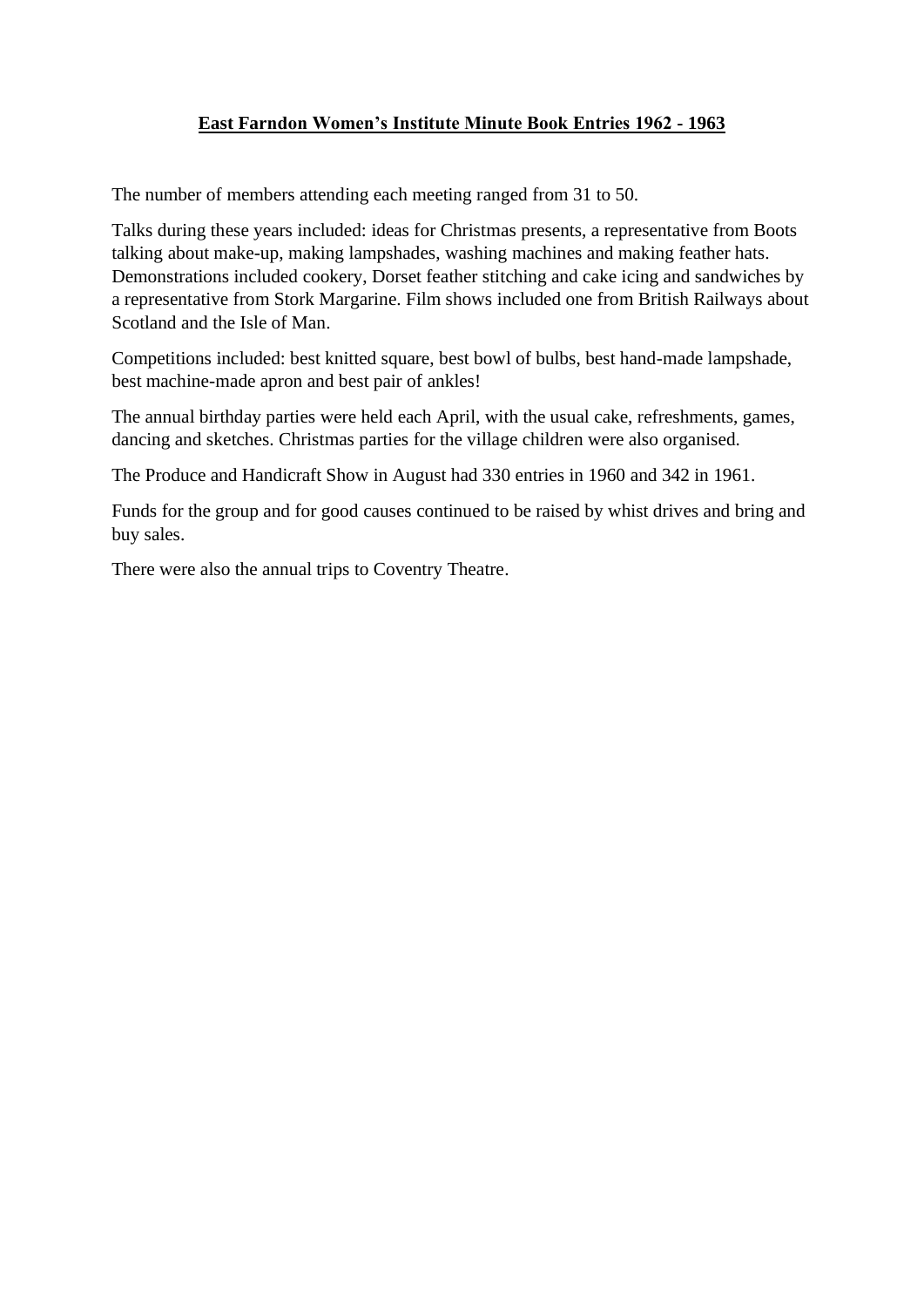## **East Farndon Women's Institute Minute Book Entries 1964 – 1965**

The number of members attending each meeting ranged from 26 to 48.

During these years, demonstrations included Christmas decorations and flower arranging. Films shown included one from Crown Wallpaper, a travel film about the Philippines, Holland and Belgium and one on cooking various joints of pork. There were talks on costume jewellery, soft toys and handbags.

Competitions included: most articles in a matchbox, best pot plant, six jam tarts and best manicured nails.

The Produce and Handicraft shows continued to be successful each August, with 296 entries in 1964 and 282 in 1965.

The annual birthday parties and children's Christmas parties were also held each year.

The members continued to raise funds for the group and charities through raffles, whist drives and bring and buy sales.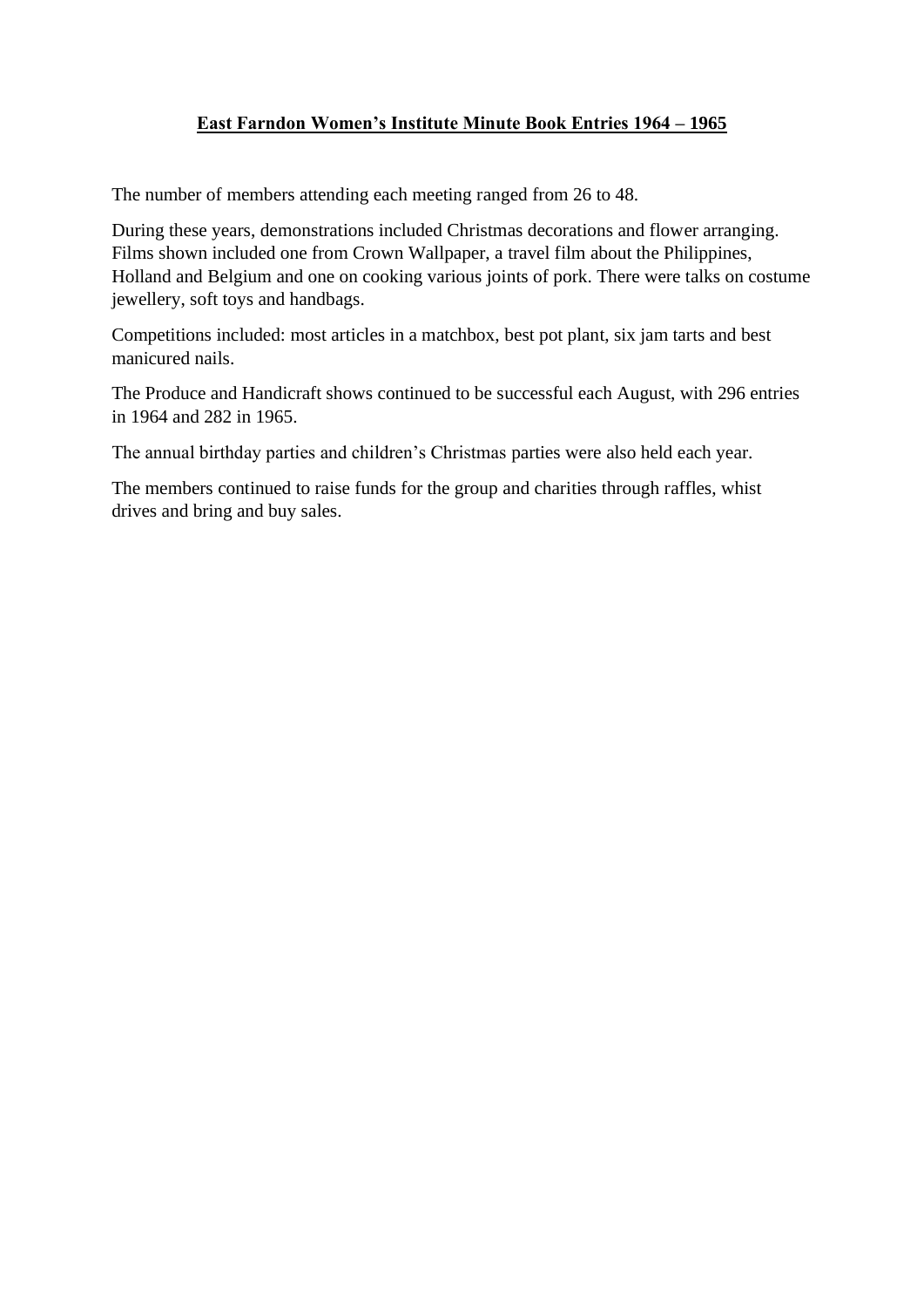## **East Farndon Women's Institute Minute Book Entries 1966 – 1967**

The number of members attending each meeting ranged from 30 to 48.

Talks during these years included care of pets, the history of East Farndon and decorating houses. Among the demonstrations were ones on cookery and fresh ideas for tea, and a dress show took place. Films included the union of South Africa, travel in Greece, France, Canada and Japan and the birth control pill.

Competitions included a floral competition depicting a song title. "Tulips in Amsterdam" was the winner.

The Produce and Handicraft shows in August attracted 217 entries in 1966 and 198 in 1967.

Keep Fit classes started for members.

The annual children's parties were held as usual and both the W I birthday parties were held at Springfield Lodge, Great Bowden, where they had a sit-down meal.

The members continued to raise funds for the group and for various charities through whist drives and bring and buy sales. They also raised money through coffee mornings held at the Old Grammar School in Market Harborough and by holding coffee evenings in members' houses.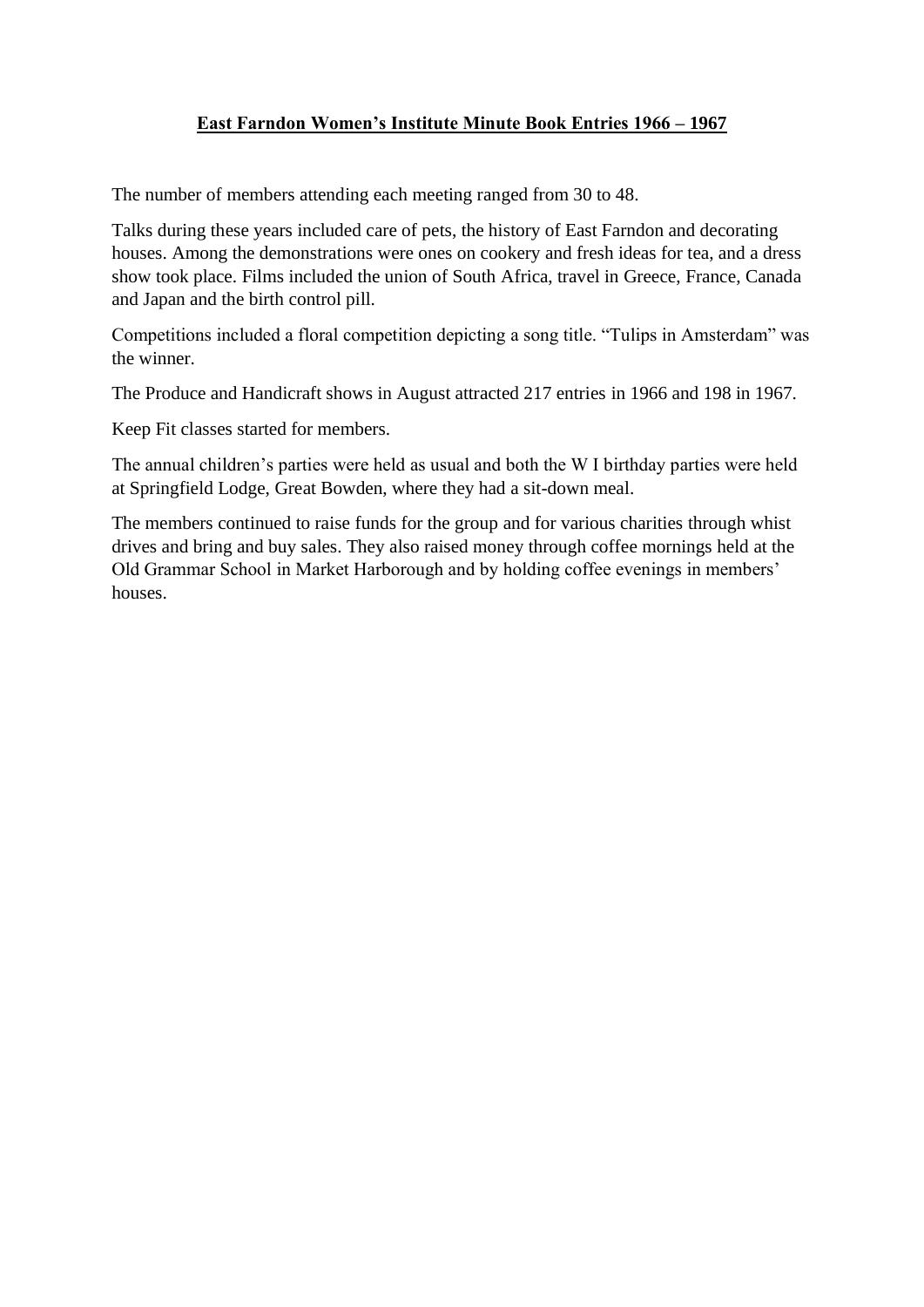## **East Farndon Women's Institute Minute Book Entries 1968 – 1971**

The number of members attending each meeting ranged from 16 (due to very bad weather – the minimum was around 25) to 42.

The members continued to raise funds for the group and to support charities such as Cancer Campaign, St Dunstan's Blind and the Windward Isles Clothing Scheme through coffee mornings, whist drives and rummage sales. They also baked and provided afternoon tea for the elderly residents of Lenthall House, Market Harborough.

Talks during these years included ones on home-made wine making, cookery, Gartree Prison, nursing and hairdressing with the use of models. Demonstrations included hand-made rugs, cheeses, making Christmas crackers and a beauty evening. Films included cancer information and the training of police dogs.

Competitions included growing a hyacinth, Christmas table decorations and making a necklace from berries.

The annual birthday party was held at The Angel in Market Harborough in 1968, in the village hall in 1969, at Springfield Lodge, Great Bowden in 1970 and in 1971 it was decided to have a trip out instead. The members went to Coventry Theatre to see Jimmy Tarbuck and Moira Anderson.

Other trips out included the new Police Station, "Oliver" at Northampton Repertory Theatre, a cookery demonstration at the Gas Board in Leicester and a trip to see Ken Dodd at Coventry Theatre.

The ladies continued with the annual Christmas party for the children in the village hall, with refreshments, games, fancy dress and a present from under the tree.

The Produce and Handicrafts shows were also put on in August, with entries down in 1968, 218 in 1969, 201 in 1970 and 276 in 1971.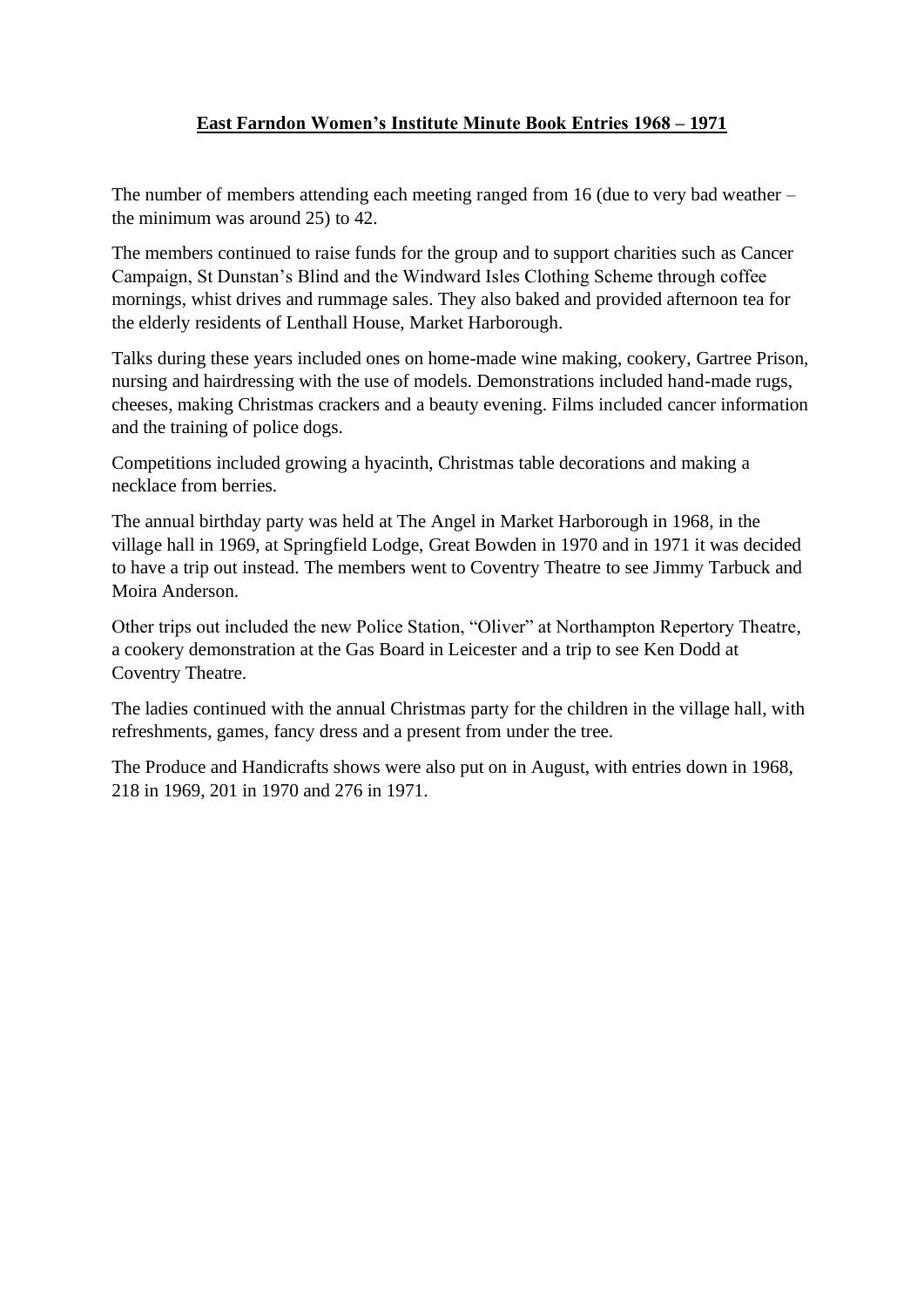## **East Farndon Women's Institute Minute Book Entries 1972 – 1974**

The number of members attending each meeting ranged from 20 to 38.

Talks and demonstrations throughout these years included one on wigs, a talk by a radiographer from the Infirmary, Leicester, glass blowing, corn dollies, winter flower arrangements, painting in oils, a demonstration by "Kake Brand" on decorating cakes and making Easter eggs, a fashion show and a talk by the Samaritans.

Trips out included one to Littlewoods in Leicester and another to Coventry Theatre to see Peters and Lee.

The members continued to arrange whist drives and bring and buy sales to raise funds for the group and for charities. They also arranged several Barn Dances in the village hall.

The Produce and Handicraft shows continued each August. Entries were down in 1972 and were not specified for 1973 and 1974.

In 1972 the annual birthday party in April was a social event in the village hall plus a trip to Coventry Theatre. In 1973 a Barn Dance was held in the village hall and the members and their guests were entertained by Mr Stocker and his Bluebirds, a trio of singers and guitar players. In 1974, the party was held in the village hall and the East Farndon Drama Group entertained the members with a play.

The initiative "Plant a Tree for 73" was discussed and it was agreed to plant a tree in the new churchyard, although it's not specified which species of tree and where it was planted.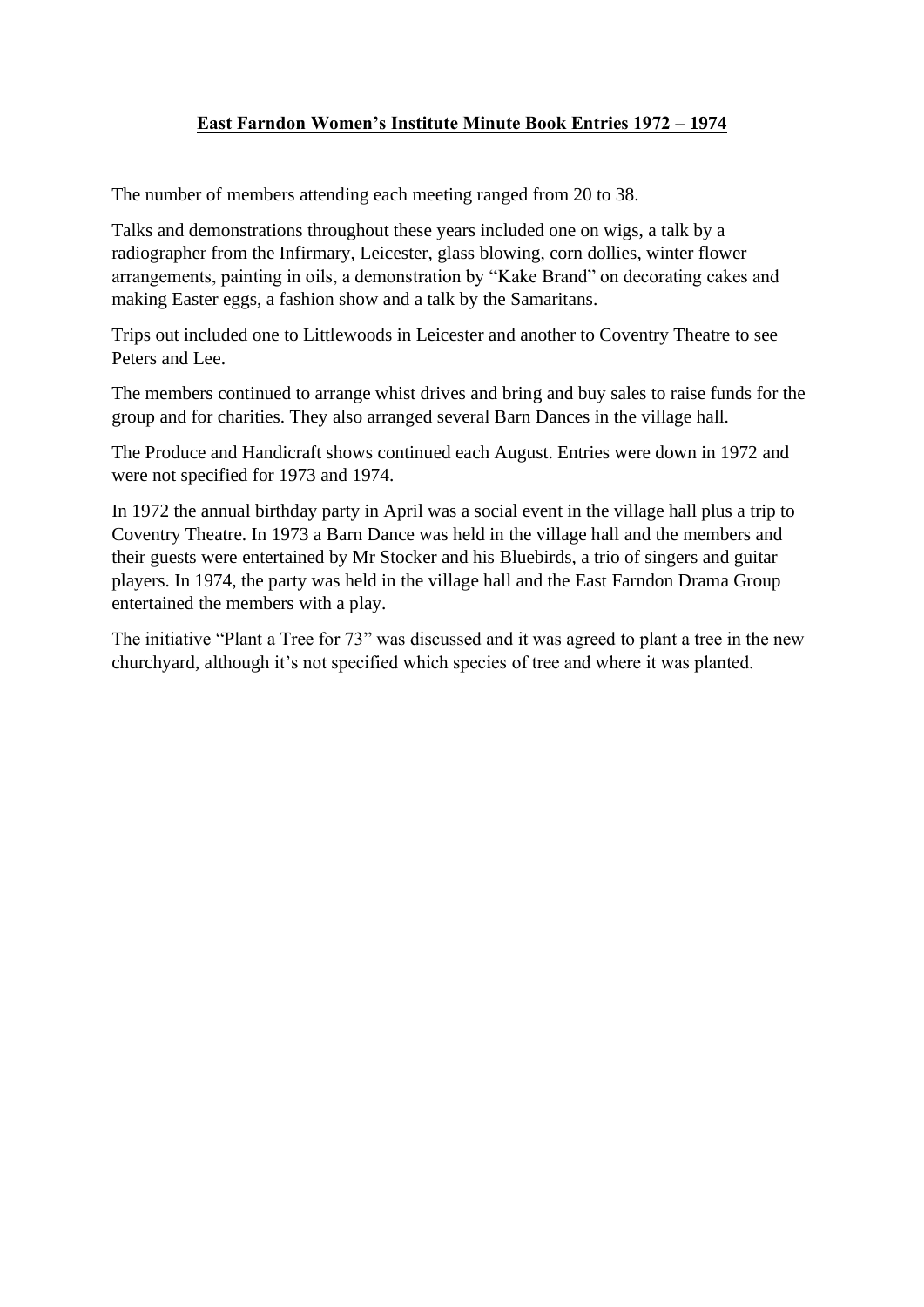# **East Farndon Women's Institute Minute Book Entries 1975 – 1977**

The number of members attending each meeting ranged from 20 to 37.

Talks and demonstrations throughout these years included ceramic pottery, Victorian dolls, how to cook Cornish pasties and other Cornish dishes and a fashion show. Film shows included the quieter side of America, old Market Harborough, Australia and historic buildings of Greece.

The group maintained strong links with other local groups, often visiting their meetings, and there was a trip to a fashion show in Northampton.

The members continued to raise funds for the group and various charities through jumble sales, whist and beetle drives and carol concerts. Among the charities they supported were Marie Curie Nursing Amenities Fund and the Multiple Sclerosis Society. They carried on with the tradition of sending flowers to members who were unwell. They also continued providing afternoon tea for the elderly residents of Lenthall House and St Luke's Hospital in the village hall.

They held a sponsored knit to provide knitted knee caps for the elderly.

The Produce and Handicraft shows were held each August. The entries for 1975 and 1976 were unspecified, but there were over 300 in 1977.

The annual birthday parties were held in April in the village hall. In 1975, the members were entertained by the drama group, in 1976 by Mr Stocker and his wife, who organised games and dancing. In 1977, a whist drive and beetle drive were held after the meal.

Christmas parties were held for the members each year, with food, music and dancing. Parties were also held for the village children.

East Farndon W I won the Mercury and Herald Literary Cup for 1976/77 with the submission of an essay by Mrs Capell.

In 1977 they held a photographic competition to capture the village's Silver Jubilee celebrations.

The members also had the opportunity to contribute to the W I Queen's Silver Jubilee Fund in the form of a craft sale in Debenhams, Oxford Street, London in October 1977.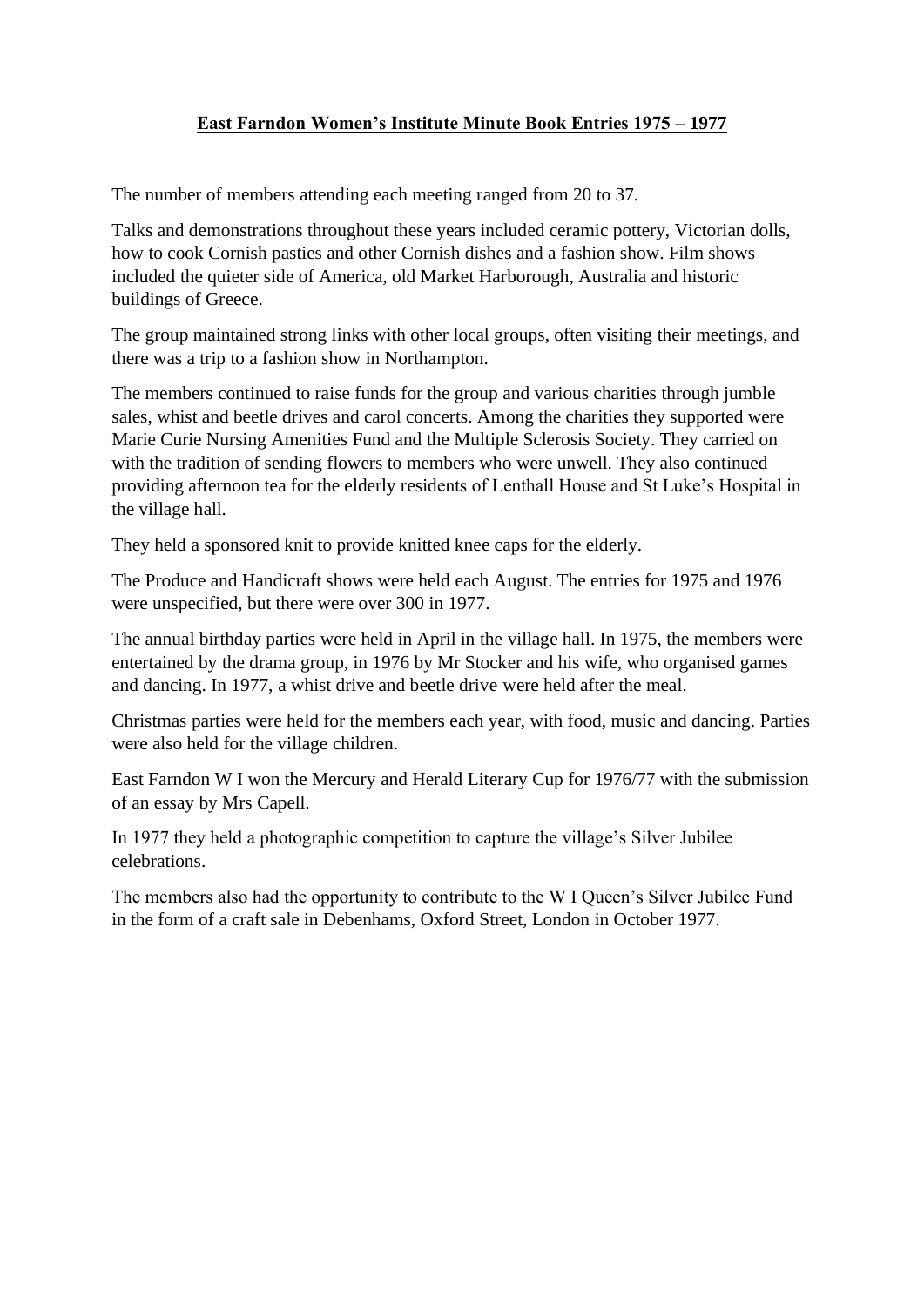## **East Farndon Women's Institute Minute Books 1978 -1980**

The number of members attending each meeting ranged from 16 to 37.

In 1978, members from a Dutch W I were visiting Knuston Hall, Wellingborough and the East Farndon W I was asked to entertain members in their own homes and to invite them to a meeting. They were invited to Knuston Hall as a thank you.

Competitions throughout these years included: home-made cheesecake, best decorated egg, a party hat, a buttonhole suitable for a winter wedding and a Valentine card.

Talks and demonstrations included a fashion show, a talk by Waitrose on how a supermarket is organised, the making of cut-glass ornaments, Scottish dancing and four recipes using Avocado Pears.

Film shows included one on Guide dogs and puppy walking.

Trips out included one to Church's China shop in Northampton.

The members entered a rounders tournament, and they continued to arrange jumble sales, whist drives and carol services to raise funds for the group and for charities.

The Produce and Handicraft shows continued each August.

The annual birthday parties each April were held in the village hall. In 1978, the members also had a trip to Northampton. In 1979, the members enjoyed sherry and cake, a choir and the reading of a ghost story. In 1980, they enjoyed eating and drinking and were entertained by Mr Stocker and his wife, who organised the dancing.

Christmas parties were held in the village for members and also for the village children.

The members continued to provide afternoon tea for the elderly residents of Lenthall House and St Luke's Hospital.

In 1980/81 the annual subscription was increased to £2.75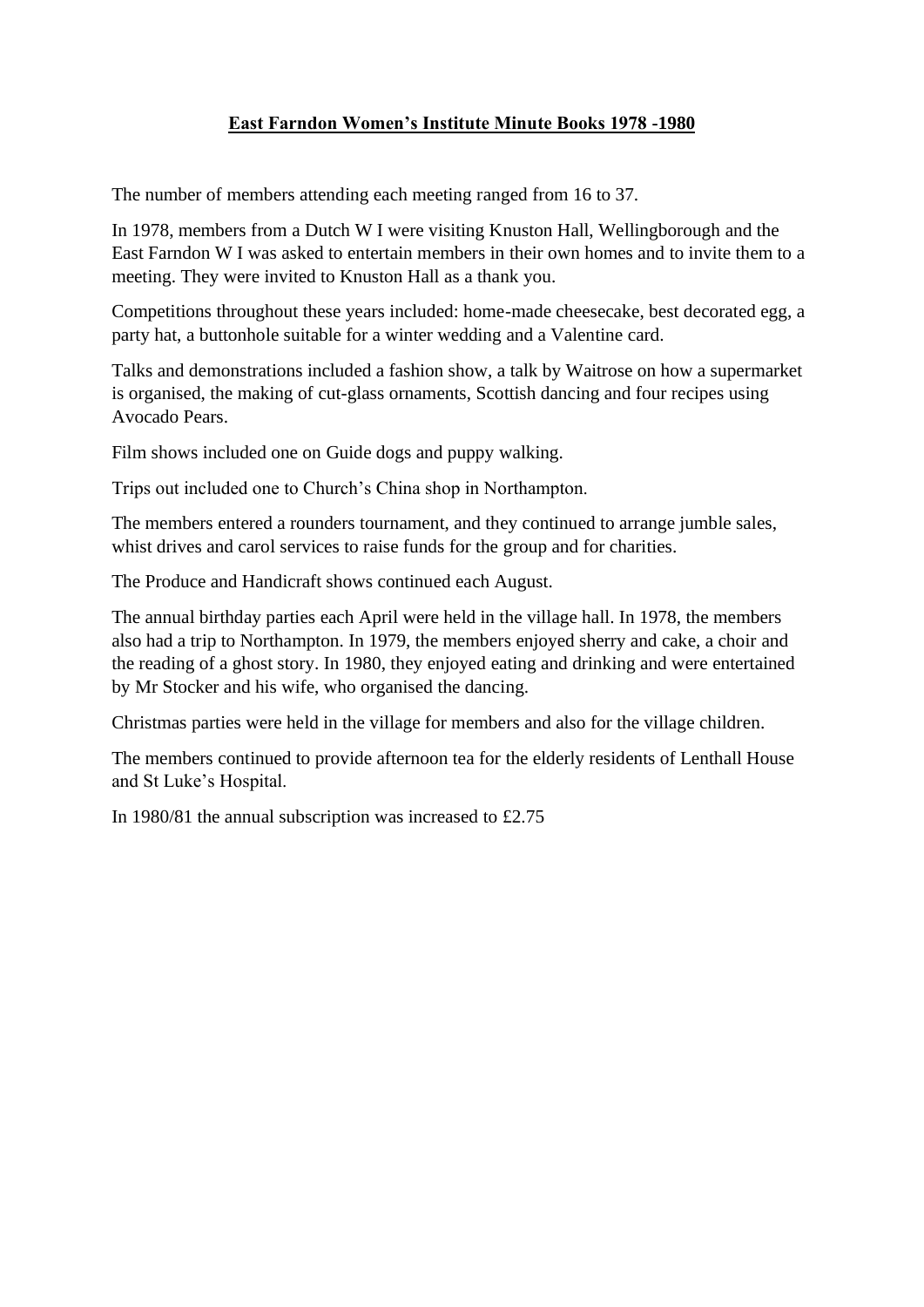# **East Farndon Women's Institute Minute Books 1981 – 1983**

The number of members attending each meeting ranged from 17 to 35.

During these years, coffee and sherry evenings and afternoon teas were held for the elderly, the drama group was re-formed and the members continued to hold coffee mornings and jumble sales to raise funds for the group and for good causes.

Talks and demonstrations included one on poisonous plants, basket making, fondant icing, flower arranging, the history of crochet and astrology. Competitions included best table decoration, three small fancy cakes and an unusual stone.

The annual birthday parties were held in the village hall in 1981 and 1982. In 1981, the members were entertained with songs sung to a guitar, a recital of poems and readings and a buffet. In 1982 they played games and had competitions before sherry and cake. 1983 was the 50th birthday party (Golden Jubilee). Former members who had moved away were invited for a social event. A meal was enjoyed at the Angel Hotel, Market Harborough.

The Produce and Handicraft Show was held each August. In 1981 there were 257 entries.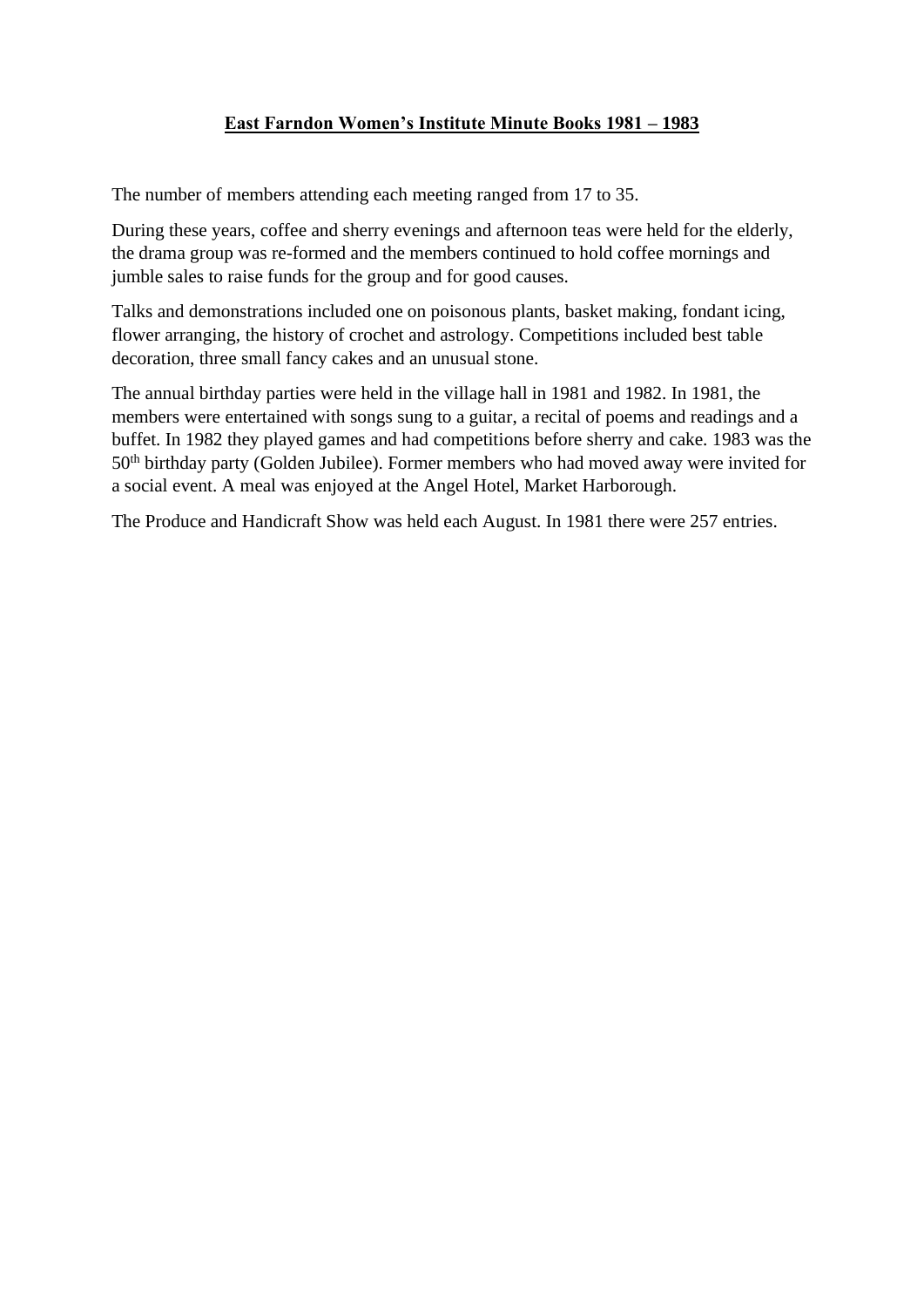# **East Farndon Women's Institute Minute Books 1984 – 1987**

The number of members attending each meeting ranged from 10 to 22, although numbers weren't always recorded.

Throughout these years the members continued to support Lenthall House by arranging sherry and coffee evenings and afternoon teas for the elderly residents.

They also carried on arranging rummage and bring and buy sales to raise funds for the group and for various charities.

Talks and demonstrations included one from a butcher ("a butcher by trade, but a comedian by nature"), one from the Police on the safety of women, decorated eggs, a history of clocks, Gartree prison, Inn signs dating back to the  $16<sup>th</sup>$  century and glass engraving for a hobby. There was a film show about Battersea Dogs Home.

Competitions include an ornamental bell, a four-inch miniature arrangement, a drawn inn sign and novelty tea spoon.

Trips out included the Bull's Head at Clipston, one to British Home Stores evening event and one to the Garden Festival in Stoke-on-Trent.

The Produce and Handicraft Show continued each August. There were 101 entries in 1986 and 175 in 1987.

The annual birthday parties in April were celebrated in the village hall in 1984 and 1985, with sherry, cake, film slides and games. A meal was arranged at the Bull's Head, Clipston in 1986 and at the Angel Hotel, Market Harborough in 1987.

The Christmas parties were changed to a meal out, rather than the village hall.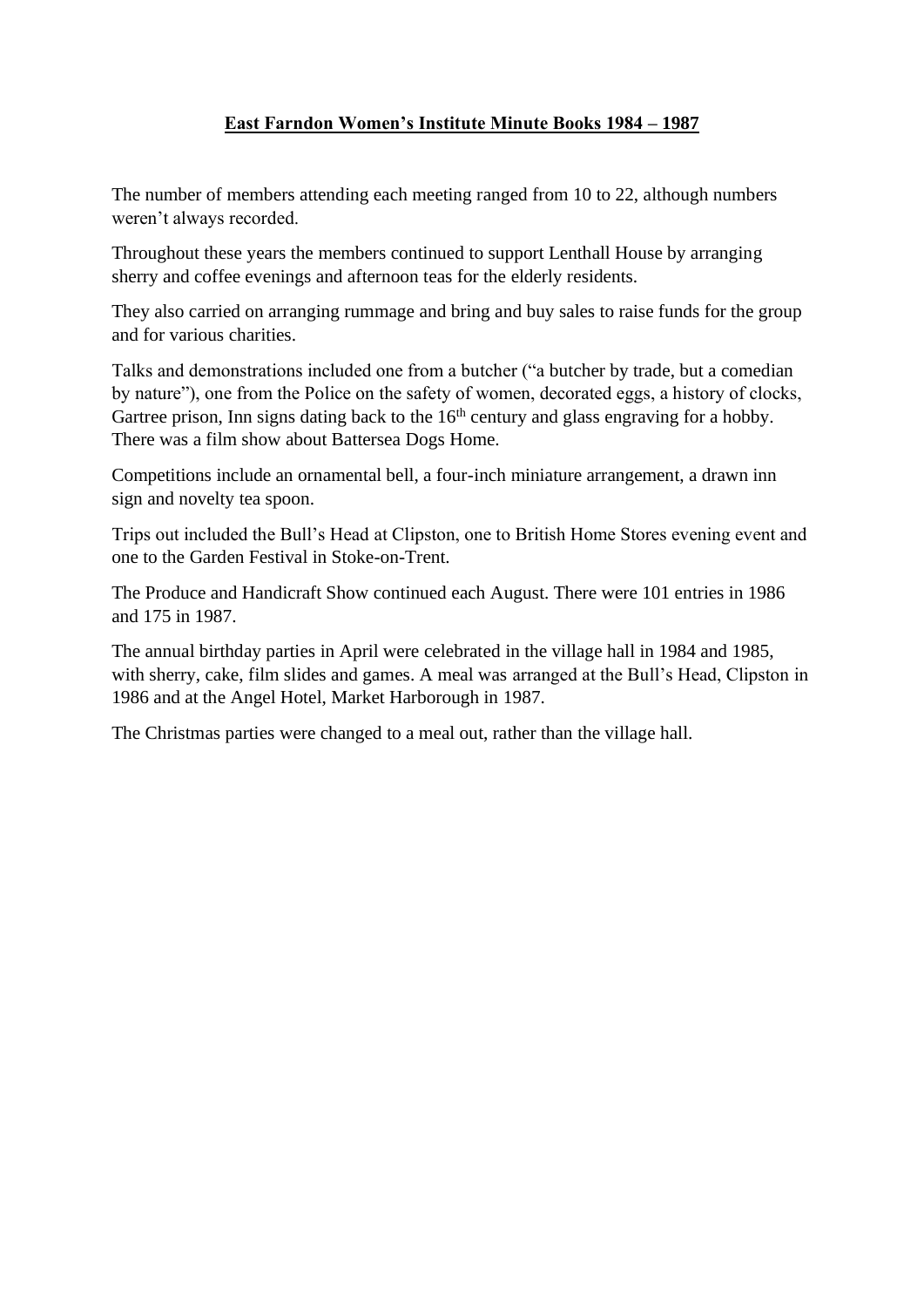## **East Farndon Women's Institute Minute Books 1988 – 1990**

The number of members attending each meeting ranged from 11 to 18.

During these years, talks and demonstrations included the history of the Red Cross, osteopathy, doll making, the history and use of herbs, Lancôme make-up, Loros Hospice and myths and legends of Northamptonshire.

Competitions included an Easter bonnet, a piece of Victoriana, an old photo of East Farndon, an old tea spoon and six iced biscuits.

Trips out included an evening walk in Leicester, a canal walk and a walk at Foxton.

The Produce Show was held each year, but it was decided to scale them down. 1988 saw 99 entries, 1989 had 112 and 1990 had fewer than the previous year.

The annual birthday parties in April were celebrated with meals out. In 1988 it was at the Bull's Head in Clipston, in 1989 the Countryman Inn, Great Bowden and in 1990 it was held at the Red Lion in Sibbertoft.

The Christmas meals out also continued.

The members continued to hold rummage sales and carol concerts to raise funds for the group and for various charities.

The Women's Institute's 75<sup>th</sup> anniversary took place in June 1990 and East Farndon members held a tea party in a member's garden to celebrate. They all supplied "tea for one".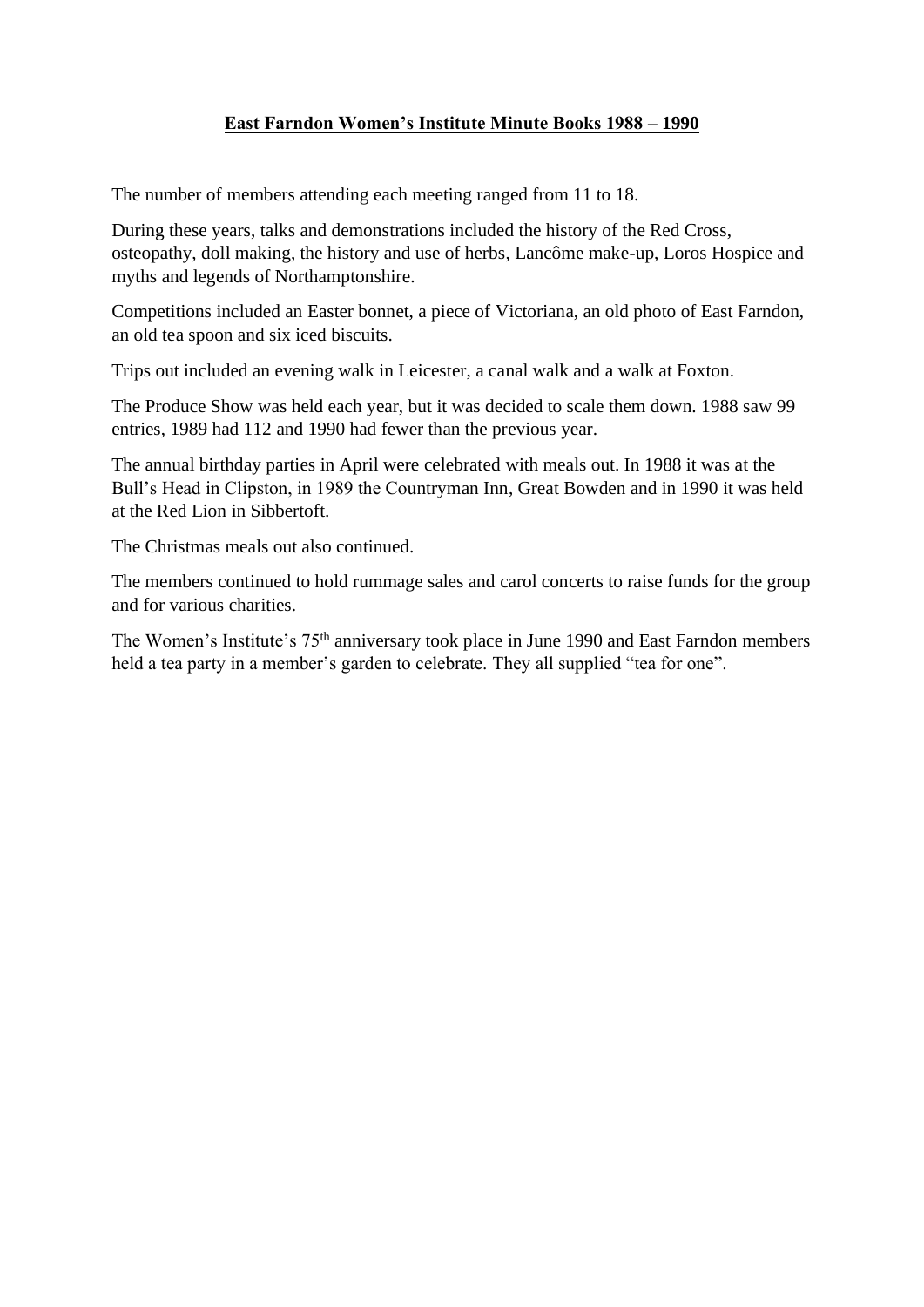## **East Farndon Women's Institute Minute Book Entries 1991 – 1994**

The number of members attending each meeting ranged from 11 to 17, although numbers weren't always recorded.

Throughout these years, the annual subscription changed to £7.50 in 1991, to £10.50 in 1993 and to £11.60 in 1994.

Talks and demonstrations included gold necklaces, a talk from the local philatelic society, gliding, old garden roses, weather forecasting and Guide Dogs for the Blind. In 1993, it was the group's 60<sup>th</sup> year of association with Guide Dogs for the Blind and the members continued to save used postage stamps, milk bottle tops and foil containers to raise money for them.

Competitions included a button hole spray, three fancy cakes, largest number of used postage stamps collected, last rose of summer and a piece of china with a rose pattern.

Trips out included ones to Boughton House, McVities Biscuit Factory, Calke Abbey and Uppingham School.

The members continued to organise rummage sales, coffee mornings, afternoon teas and carol concerts to raise funds for the group and for charities, including the Red Cross and League of Friends.

The annual birthday parties in April were celebrated by meals out. In 1991 at the Queen's Head Inn, Sutton Bassett and in 1992 at the Tollemache Arms, Harrington. In 1993 the group celebrated their 60<sup>th</sup> anniversary. They held a meal at the Black Horse Inn, Foxton. A newspaper photographer came along to take photos. It transpired that the TV actor Bill Maynard was having a drink in the next room, and he joined them and cut the cake! In 1994 they enjoyed a meal at the Red Lion, Sibbertoft.

The Produce Show was held each August, but in 1993 it was decided to no longer invite the village to this event. There were 132 entries in 1991, 84 in 1992 and the entries weren't specified for 1993. (It wasn't held in 1994 because the new village hall was being built).

The group continued to go out for a Christmas meal and they also carried on with the tradition of sending flowers to members who were unwell. The tradition of giving members birthday posies, which had started in 1954, changed to giving birthday cards instead in 1993.

On March 9<sup>th</sup> 1994, the members held their final meeting in the old village hall. It was demolished at the end of April and the building of a new village hall started. In the meantime, meetings were held at different venues, including Great Oxendon W I, Harborough Museum (including a tour), a visit to Temptations Cheese Shop and the use of the Girl Guide's Hall.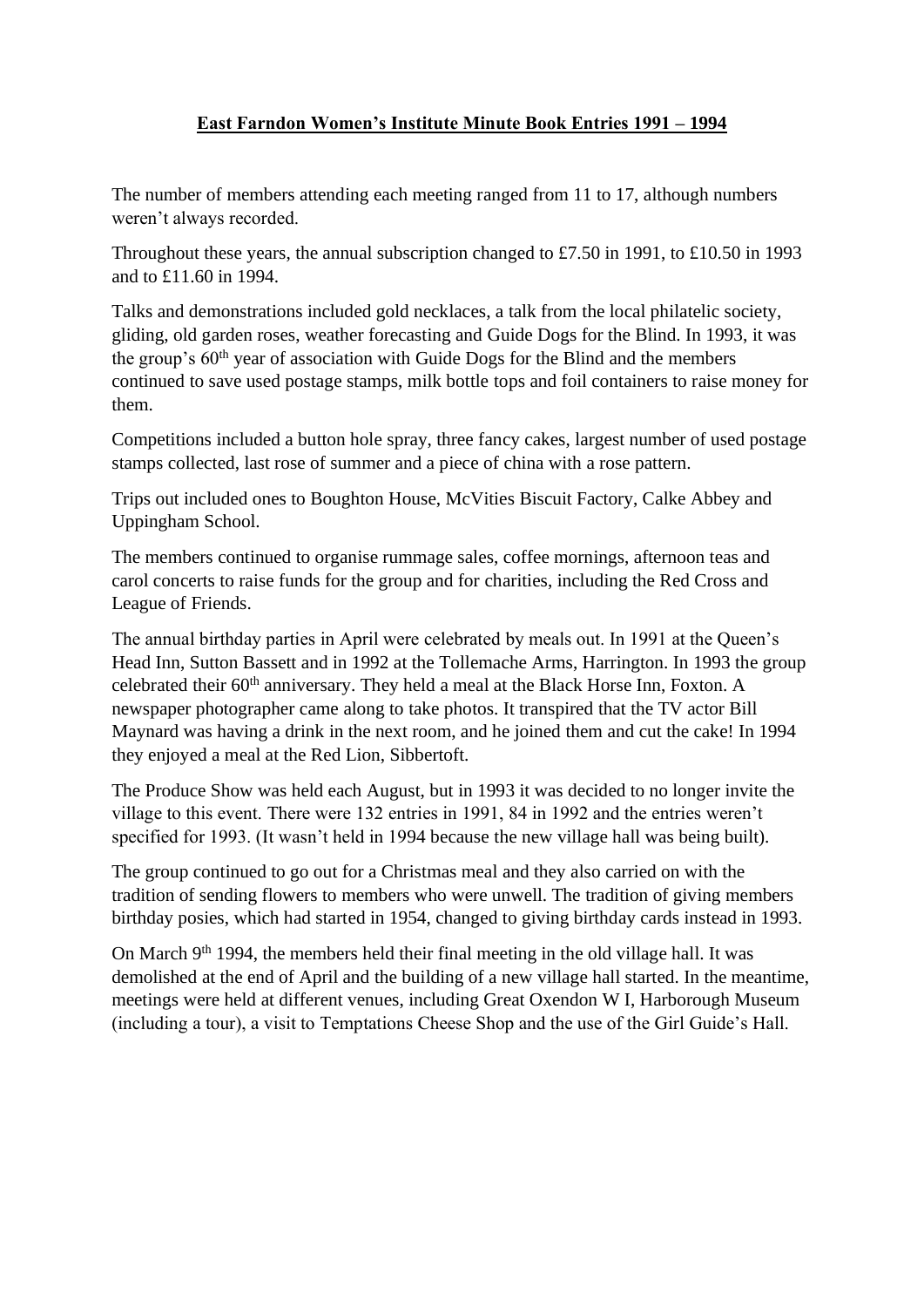## **East Farndon Women's Institute Minute Book Entries 1995 – 1998**

The number of members attending each meeting ranged from 12 to 16, although these were the only two references to numbers that were recorded.

January 1995 saw the first meeting in the new village hall. Subs were £12 per annum, and this rose to £12.50 in 1996 and £13 in 1997.

Talks and demonstrations in these years included ones on spinning wool, flower arranging, crime and safety, India, interior design, badgers, stately homes and castles, Victorian handicrafts and holistic therapies.

Competitions included a knitted square, a peg doll, small flower arrangement, the last rose of summer and six cheese straws.

Trips out included Littlewoods Fashion Show in Northampton, Billing Garden Centre and the Helicopter Base at Sulby.

The birthday anniversaries were celebrated by a meal out. In 1995 and 1996 the members went to the Red Lion in Sibbertoft, in 1997 and 1998 (the 65<sup>th</sup> anniversary), they went to Welland Lodge.

Members continued to arrange rummage sales, beetle drives, quizzes and carol concerts to raise funds for the group and for charities such as the League of Friends, the Blind Association and LOROS. They also continued to give afternoon tea to the elderly residents of Lenthall House.

The Produce Show was held each year in the village hall. There were not many vegetable entries in 1995 due to the drought, 112 entries in 1996 and unspecified entries in 1997 and 1998.

The members continued to enjoy a Christmas meal each year.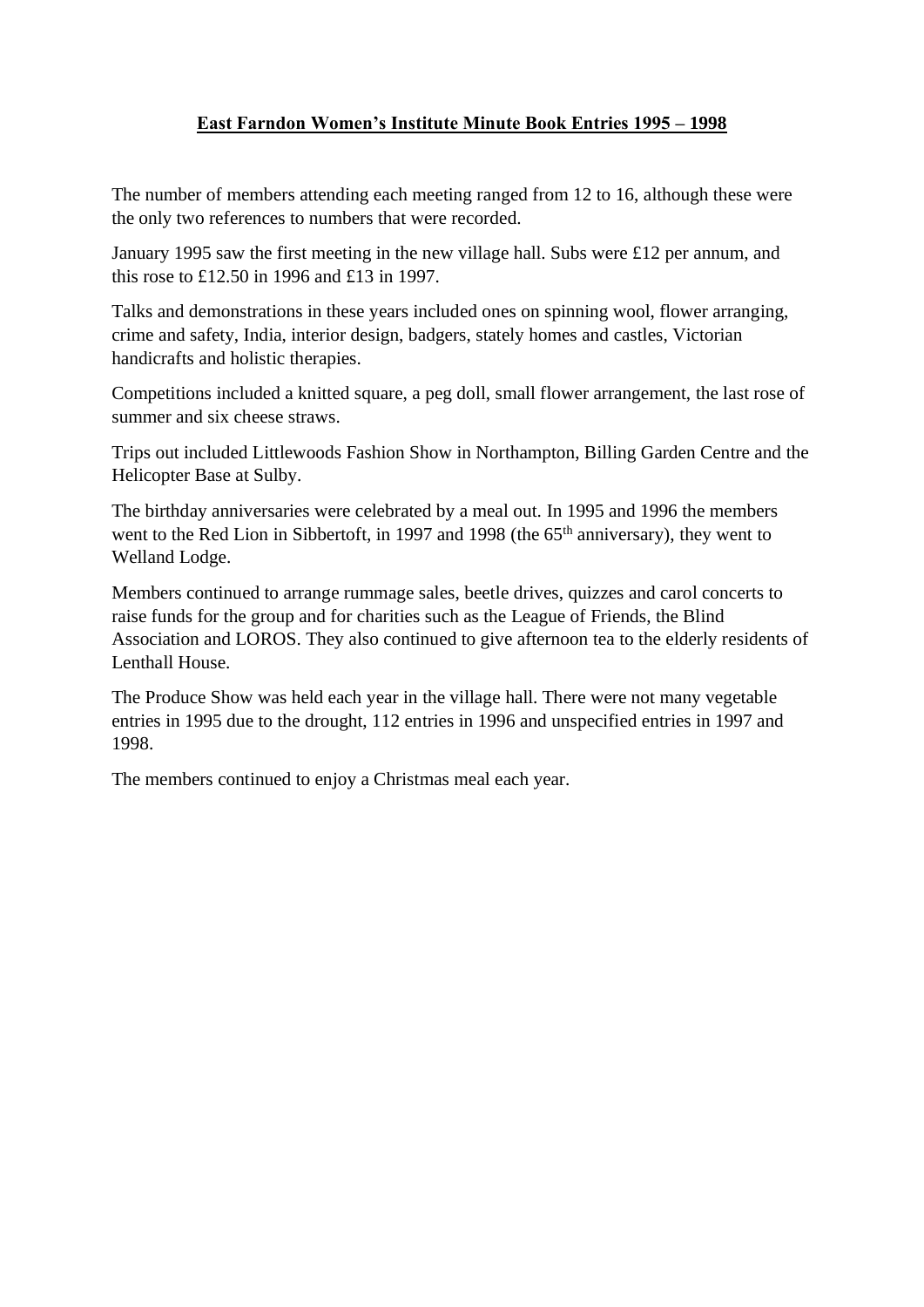## **East Farndon Women's Institute Minute Book Entries 1999 – 2003**

The number of members attending each meeting wasn't recorded in the minutes.

In 1999 the annual subscription was £14.50, raised to £15.50 in 2000.

Talks and demonstrations during these years included ones on encaustic art with wax, the Yorkshire Dales, reminiscences of a Land Army girl, flower arranging, the history of canals and a travel show on Guernsey and the Isle of Man.

In February 2000, Alan Langley gave a talk on the research he'd done on East Farndon dating from the 18th century, how the village had changed, newspaper reports on events and slides of houses that had since been demolished. His talk was very well received.

Competitions included growing a hyacinth bulb, a landscape photograph, a paper rose, a floral arrangement in an egg cup, last rose of summer, prettiest thimble, a seascape photograph and a decorated egg.

Trips out included an evening walk in Brixworth Country Park and a visit to Market Harborough Flower Club.

The annual birthdays were celebrated by meals out. In 1999 and 2000 at the Old Red Lion in Clipston, in 2001 at the Coach and Horses in Lubenham, in 2002 at the Bull's Head in Clipston and in 2003 (the 70<sup>th</sup> anniversary) at the Three Swans in Market Harborough.

The members continued with raffles and rummage sales to raise funds and to support charities.

The tradition of a Christmas meal out continued.

The strong links with local W I groups continued, often attending each other's meetings.

The Produce Show was held each August, with the judges commenting on the high standard of the entries.

In 1999, it was decided to give the village spring a "face lift" and the Parish Council was approached. They agreed, offering financial help. The members carried out the work themselves in May 2000 (see separate article on the village spring on the East Farndon website). Spring bulbs were planted around the spring in October 2001.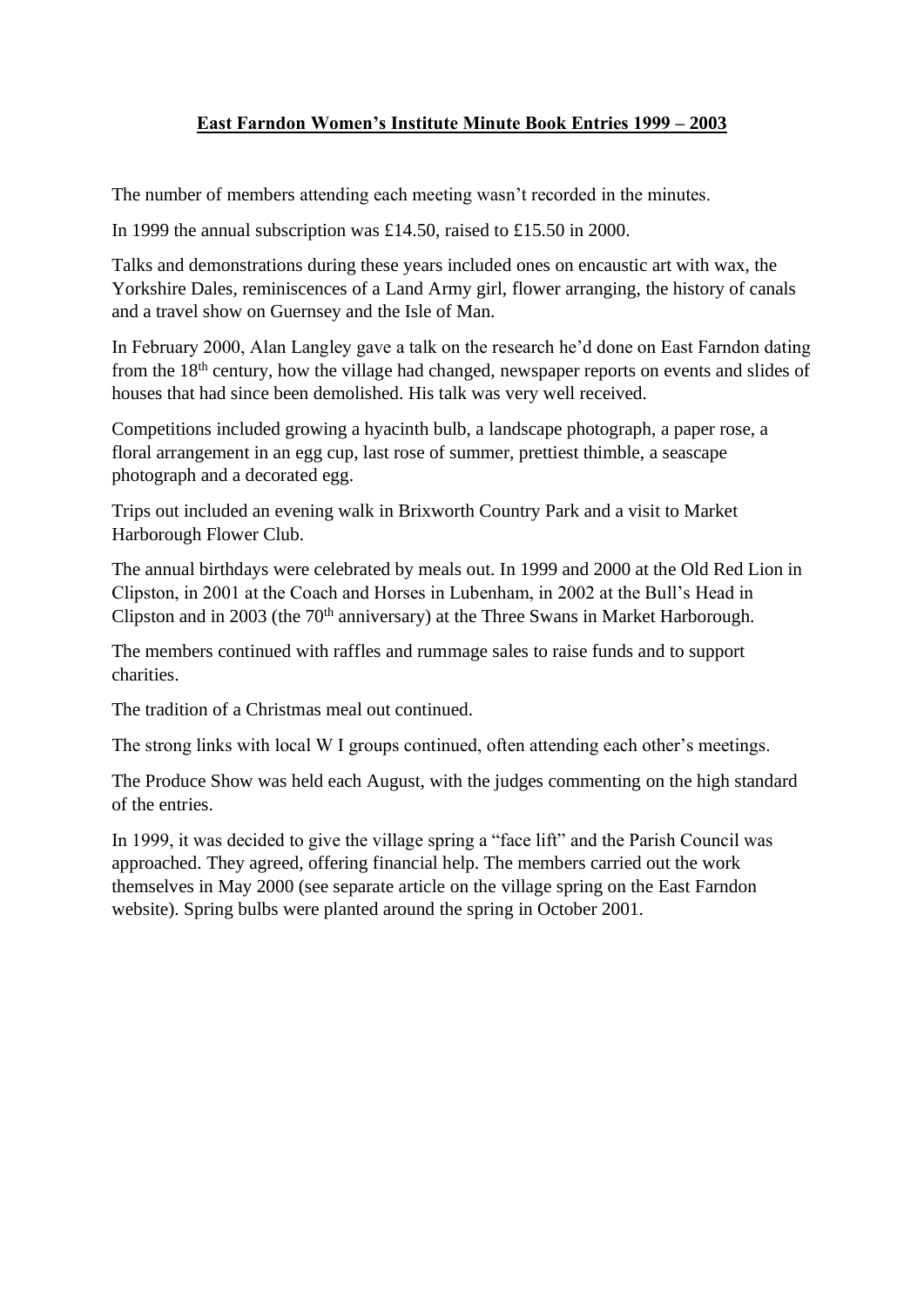# **East Farndon Women's Institute Minute Book Entries 2004 – 2007**

The number of members attending each meeting was not recorded in the minute books during these years.

Subscriptions were £20 in 2004, £21 in 2005, £22 in 2006 and then they were increased to £26 in 2007. The members wrote to the W I complaining at the steep increase, but although the W I was sympathetic, the increase remained.

Talks, demonstrations and films included aviation in Leicester, the history of the National Trust, signatures and handwriting, the Yorkshire Dales, a glass workshop, sugar craft, running the Heart Foundation charity shop, wild flowers along the banks of Leicester canal, Lamport Hall and Market Harborough in bloom.

Trips out included walks around Medbourne and Hallaton and a quiz at Wicksteed Park.

Competitions included an arrangement in an egg cup, an animal made from fruit or veg, a pretty scarf, the last rose of summer, a collage from sweet papers and an old picture of Market Harborough.

The members continued to raise money from raffles, rummage sales and cake making, to raise funds for the group and for charities including Cynthia Spencer Hospice and Air Ambulance. Funds were tight during these years and in 2007 the Parish Council paid 10 month's village hall rent to help the group out. The PCC also made a donation to the group.

The birthday parties were celebrated with meals out. In 2004 at the Stag's Head, Maidwell, in 2005 at the Swan Inn, Braybrooke and in 2006 at the Red Lion, Clipston.

The members continued to enjoy Christmas meals out.

The Produce Show was organised in the village hall each August.

In 2004, the members took part in the Garden Bird Watch organised by the RSPB.

In 2004, Mrs Capell, aged 89 and a long-standing W I member, presented the group with a table cloth that she had embroidered with the name of every member of East Farndon W I from 1933 to 2003. This was to celebrate 70 years.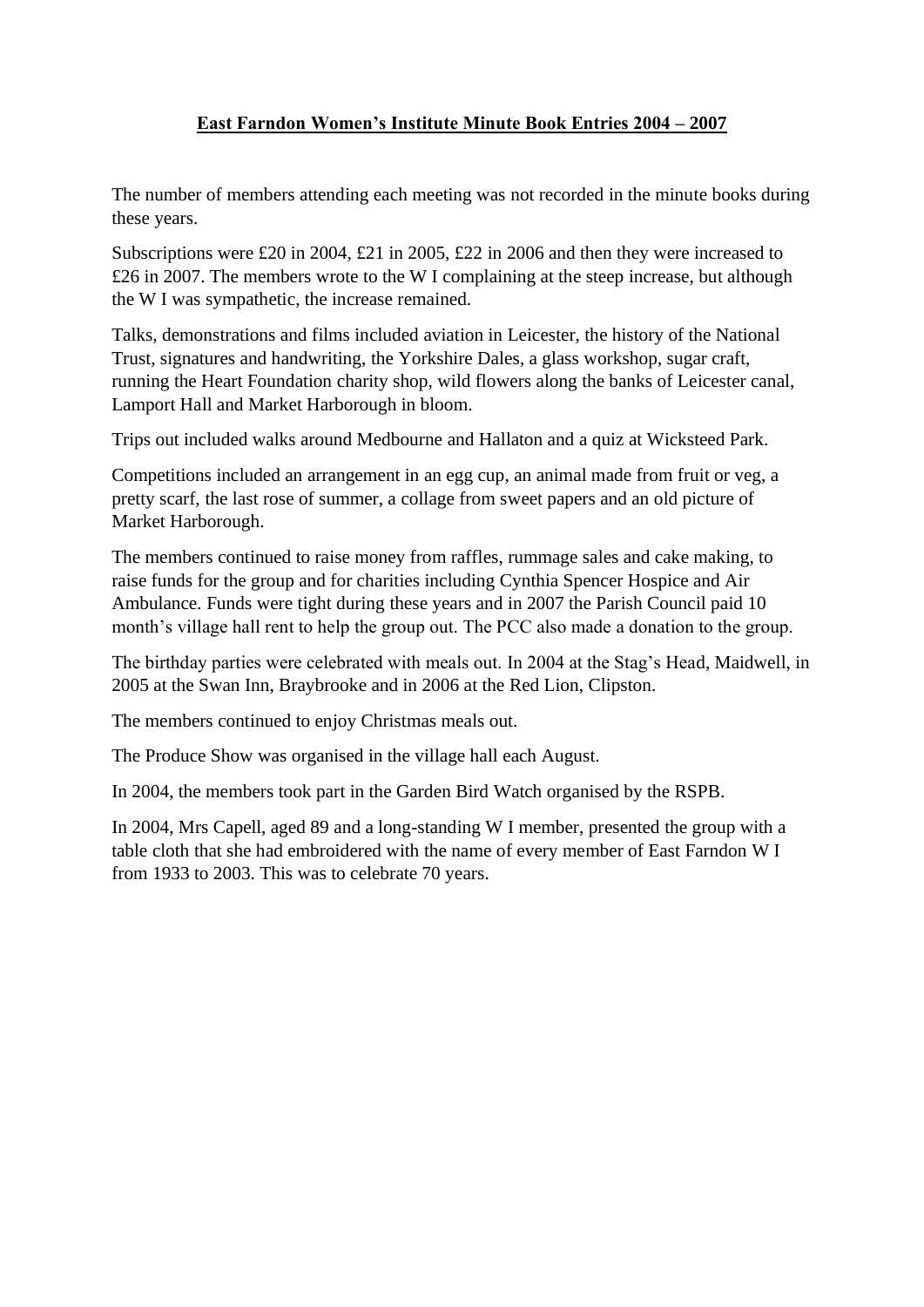## **East Farndon Women's Institute Minute Book Entries 2008 – 2011**

The number of members attending each meeting wasn't recorded in the minute books.

The annual subscription was set at £27 in 2008, rising to £29.50 in 2010. Funds were raised through various activities including rummage sales, craft fairs and raffles, and the PCC also made a donation to the group. Charities supported included Cynthia Spencer Hospice, Northampton Hospice and Air Ambulance.

Talks and demonstrations throughout these years included a display of spoons, a talk from Rainbow Hospice, slides of Kathmandu, a talk on digital cameras, Althorp House, reflexology, oil painting, beading, nutrition, dreams and their meanings and the history of Rockingham Castle.

Competitions included a handmade Easter bag, unusual soap, prettiest handkerchief, a decorative button and a picture of the moon and stars.

Trips out included one to hear Ann Widdicombe speak, an Old Time Music Hall in Desborough and evening walks around Husbands Bosworth, Brixworth and Arthingworth.

The annual birthday was celebrated with meals out. In 2008 (the  $75<sup>th</sup>$  anniversary) at the Angel Hotel, Market Harborough. All members were presented with a china trinket box as a memento. In 2009 and 2010 the meal was at the Foxton Locks Inn and in 2011 it was at the Coach and Horses, Lubenham.

The Produce Show was held each August in the village hall and judged categories included cookery, handicrafts, photography, flowers and vegetables.

The members enjoyed a Christmas meal at various restaurants.